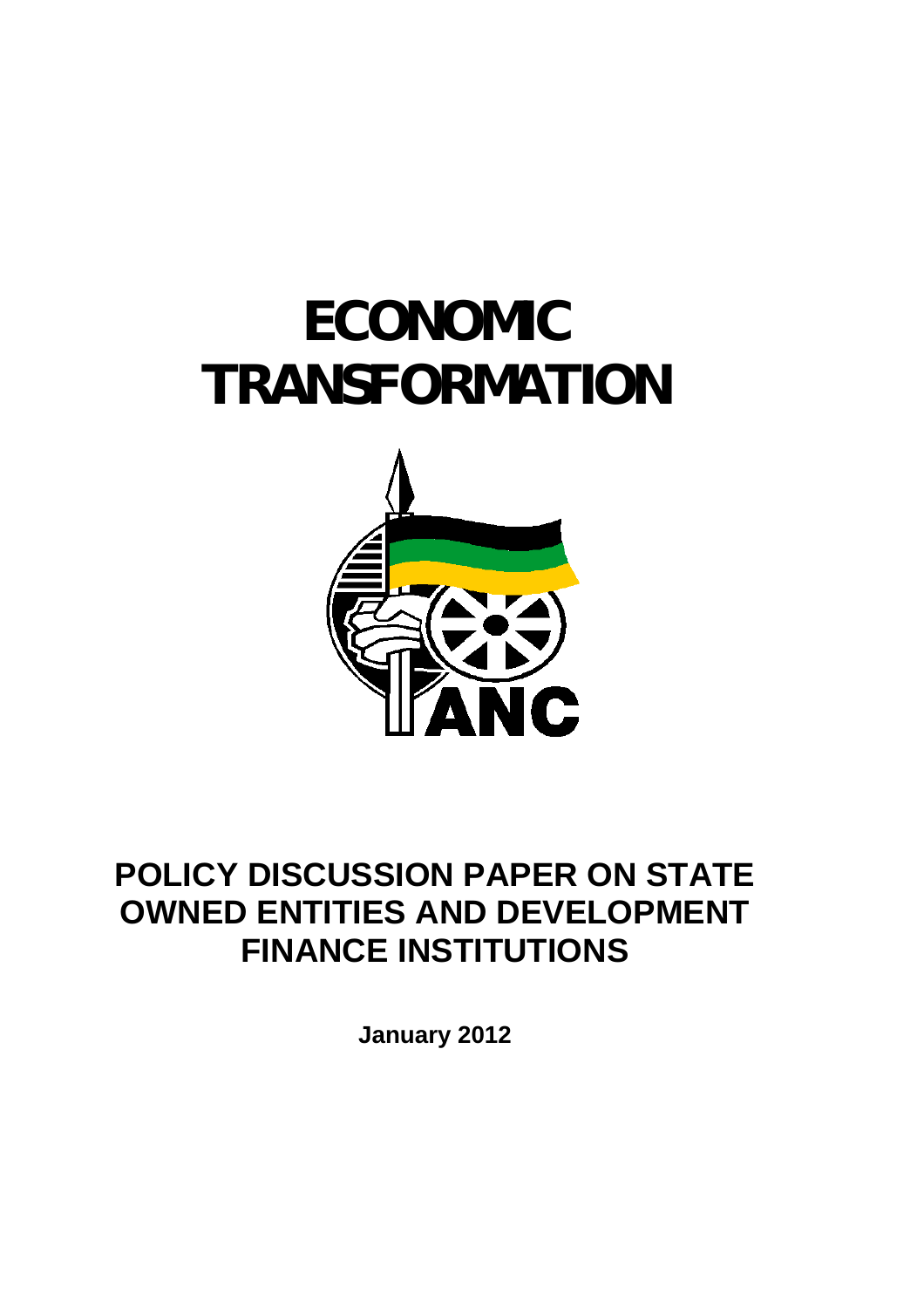#### **1. INTRODUCTION**

The ANC's 4th National Policy Conference is being held during a year which also marks the people's glorious movement celebrating its 100 years of existence. The centenary of the ANC is indeed a special period which also represents the beginning of a new era and the end of another.

The centenary celebrations present an opportunity for the ANC to assess the impact of its policies in terms of the transformation of South African society from colonial rule and domination of a special type. This form of oppression was characterised by the land disposition of indigenous people as well as their total exclusion from all forms of economic freedoms and participation otherwise.

It is against this background that the discussion document focuses on the progress made towards the attainment of the total liberation of our people and the creation of a non-racial, non-sexist, democratic and prosperous South Africa as envisioned by the founding leaders of our glorious movement fifty-six years ago in the Freedom Charter.

The policy discussion process cannot proceed without remembering the one hundred years of collective conviction, commitment and resolve of the founding fathers and mothers of our movement to bring all fellow South Africans closer to the main strategic objectives of our National Democratic Revolution.

The year 2012 epitomises the story of countless sacrifices and immeasurable contributions made by heroes and heroines of our struggle; it is indeed a story of lifetime sacrifices, commitment, humility and discipline. It is a proud moment that is inextricably linked to the history of our struggle for freedom, non-racialism and democracy. A moral and revolutionary duty is thus imposed upon those of us who have been privileged to serve at this historical moment and we are charged with the weighty task of preserving its culture, values and traditions.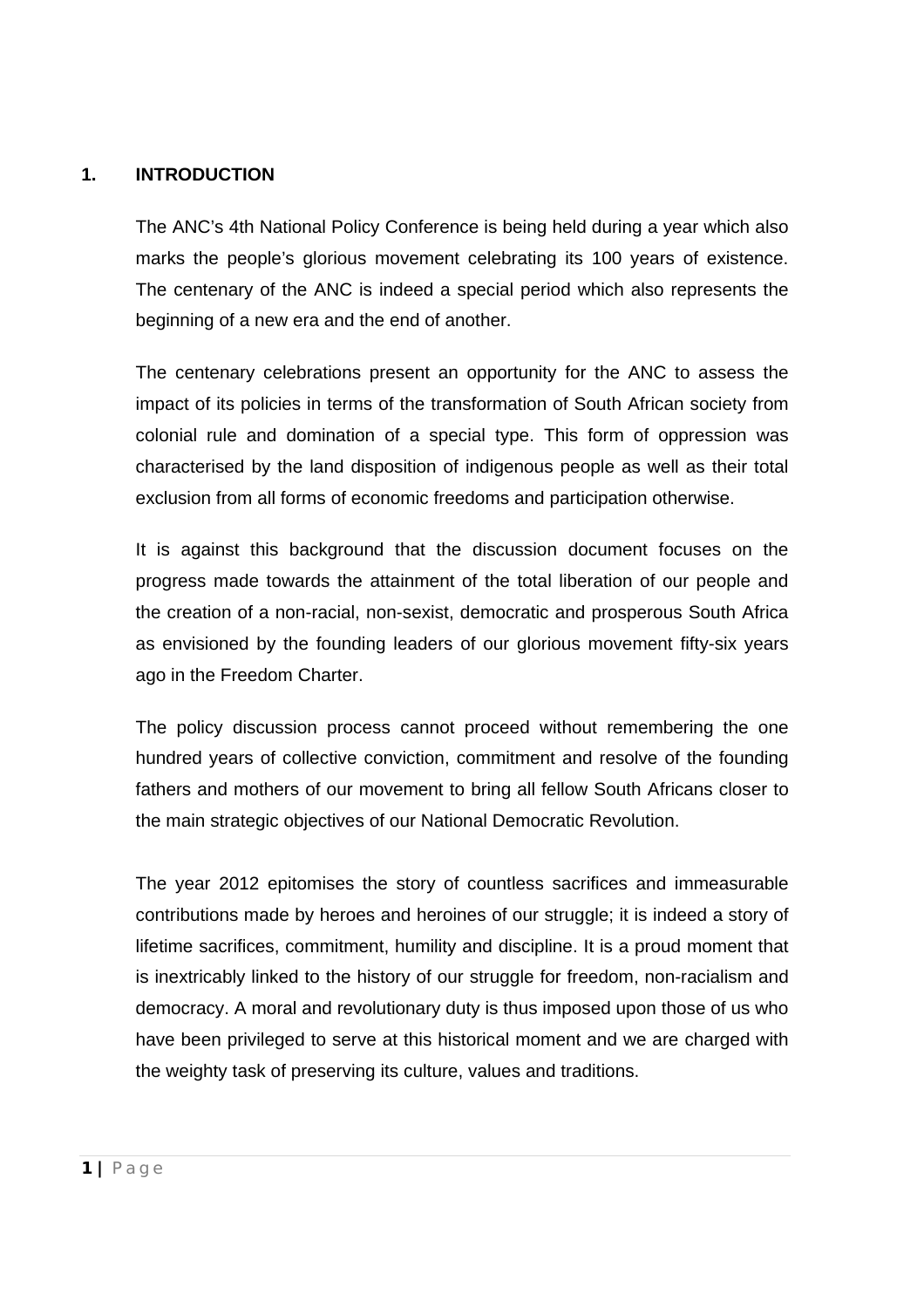The 53<sup>rd</sup> National Conference of the ANC must, therefore, emerge with policies and programmes that will ensure the relevance of the movement in the minds and hearts of the people of South Africa as well as those of the continent over the next one hundred years. Such policies must continue to serve as a source of inspiration to our people to realise total economic and political emancipation of black people in general and Africans in particular.

As we approach the end of the second decade of the ANC democratic government, we must be conscious of the fact that despite all of the achievements made thus far; we are still faced with the huge responsibility of accomplishing unfulfilled tasks for the majority of the millions of South Africans. The seeds planted by the long walk to freedom can only sprout within an environment that is truly conducive to that of a united, non-racial, non-sexist, democratic and prosperous society. This is representative of a society in which all citizens will be measured by their humanity without attributing material regard to their race, gender and/or social status.

 The 1994 democratic breakthrough provided the ANC as a liberation movement with the opportunity to pursue economic policies, which holds inclusive growth, development and wealth distribution at its core in order to bridge the inexorable gap between the rich and the poor within our country.

It has thus been identified that within this context, there exists a definite need to amplify the role of Development Finance Institutions (DFIs) and State-owned Enterprises (SOEs) as instruments for significantly advancing the levels of economic transformation within South Africa.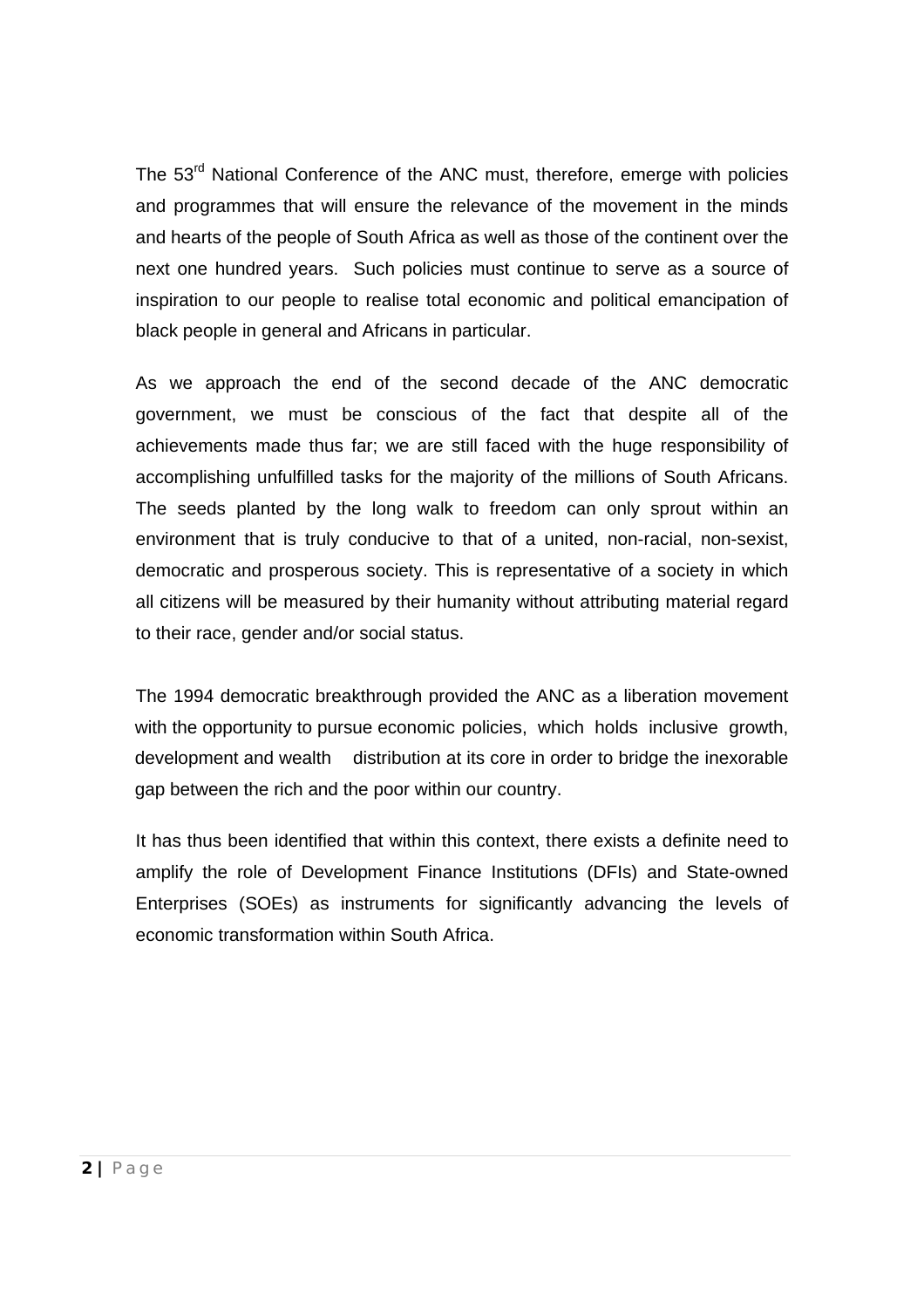#### **2. THE SCOPE OF POLICY PAPER**

The National Executive Committee has developed a framework for all policy papers. The policy papers must be guided and focus largely on the following questions:

- i. What are the existing ANC policies?
- ii. What decisions have been taken?
- iii. Has the policy been implemented?
- iv. If not, does the problem lie within the policy or the implementation thereof or is it perhaps a combination of these two factors?
- v. How are the new proposals aligned to that of those advocated by the National Development Plan and the New Growth Path?
- vi. What is the ANC's strategy with respect to the manner in which it responds to this situation?
- vii. Does the conference need to adopt any new policies in this area?

The scope of this policy paper covers all publicly-owned commercial entities and/or SOEs & DFIs; parastatals in all spheres of government; national, provincial and municipal entities as well as other state institutions that operate in any other commercial manner not covered by the aforementioned. The discussion paper shall, however, nuance largely on those entities that are commercially inclined in nature.

Considering that there is an absence of a common comprehensive policy framework that guides SOEs and DFIs. This discussion document, amongst other factors, seeks to address policy gaps and, thereby suggest new policy interventions that have the ability to shape and guide the role and architecture of SOE and DFIs. It is, therefore, important that the policy conference and the upcoming 53<sup>rd</sup> National conference considers new policy proposals articulated within this discussion paper.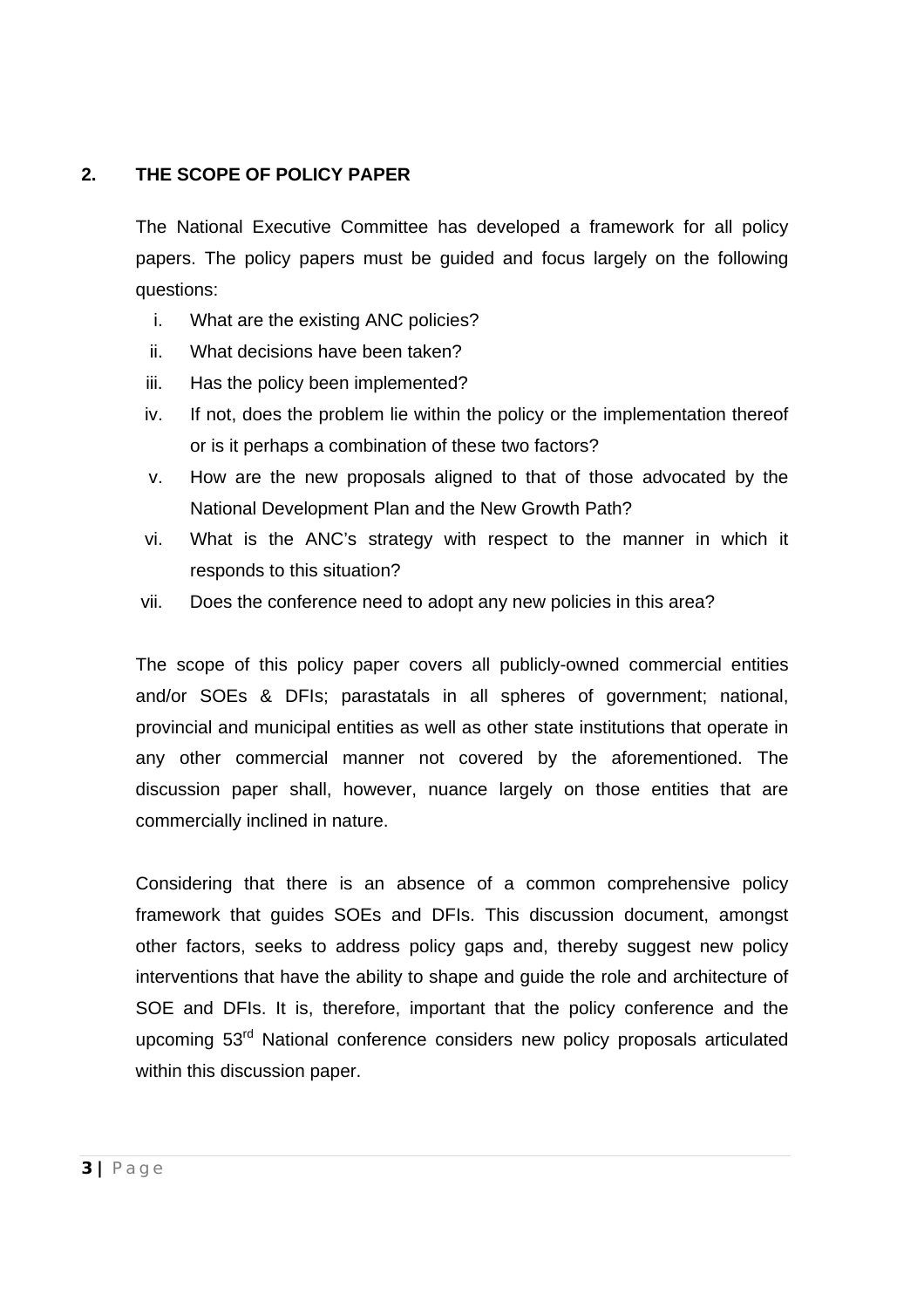The discussion document seeks to provide strategic direction for economic transformation by taking into account the role of SOEs and DFIs as drivers and agents of economic restructuring to advance the objectives required by the successful creation of a developmental state, as was directed by the 52<sup>nd</sup> National Conference Polokwane Conference resolutions.

Secondly, the policy paper assesses current policies with a view of enforcing optimum alignment and co-ordination of mandates and operations of SOEs as well as DFIs to the broader objectives of a developmental state. The broader aim must be to restructure the economy in order to create decent job opportunities, improve the current disparities with respect to income distribution levels, enhance the quality of service delivery and address social justice concerns, in an allencompassing manner.

Thirdly, the policy paper explores viable ways and means to strengthen Public-Public-Partnership amongst and within the major state owned enterprises and Development Finance Institutions such as the DBSA, the IDC, pension fund institutions, ESKOM, PRASA, Transnet and others.

Fourthly, SOEs and DFIs are not created to maximise profits or incur losses, rather their existence is for the purpose of driving the development agenda. The dual mandate of SOEs and DFIs is to achieve a balance between the required level of self-funding and undertaking developmental projects that the private sector would ordinarily not. These policies must ensure that the SOEs and DFIs which are tasked with costly development mandates are strategically positioned to generate the revenues sufficient to cover the costs associated with executing their respective, but interrelated, mandates.

Fifth, the policy perspective must assess and interrogate the link between country savings levels and the funding of development. Emphasis will need to placed on mobilising national savings (such as pension funds) in order to support the strategic and long-term investment programmes. The development link between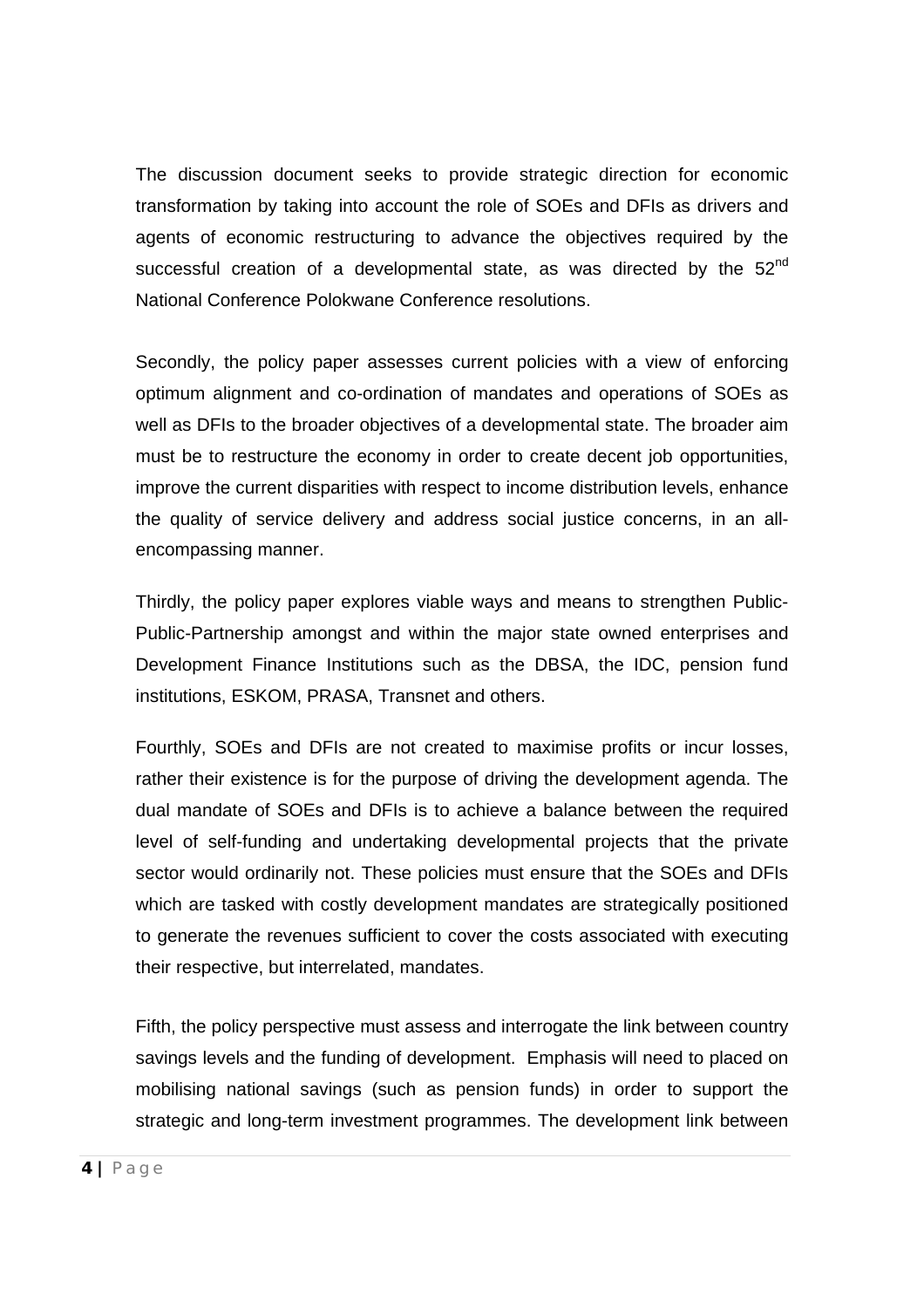the quantity that a country saves and the manner in which it invests these savings is a critical success factor across all developmental states; as is evidenced by the East-Asian experience.

Lastly, the policy perspective should assess the manner in which a developmental state through the efficient utilisation of the strength of SOEs and DFIs, support and direct private sector investments to productive sectors of the economy to stimulate manufacturing as well as the promotion of entrepreneurship development programmes that will enhance the levels of deracialisation in existence. This will also seek to facilitate the creation of new firms and industries (black industrialist in nature) as opposed to tenderdependent economic transformation.

 Broadly, the question we are expected to answer in the Policy Conference is: "what role should SOEs and DFIs play to underpin the role of the state in directing national economic development through the mobilisation of domestic and foreign capital and other social capital formation initiatives or partnerships to achieve our stated goals?" The aforementioned question must be considered within the context of the current global economic environment, which is characterised by volatile, turbulent and uncertain global financial markets accompanied by a weak demand in the export of goods and service due to the many economic recessions currently in force.

The key objective of this policy discussion paper is to ensure that state-owned commercial entities operate as powerful instruments of economic transformation and remain firmly within the control of the state in order to have the capacity that is capable of responding effectively and efficiently to the developmental agenda of the ANC government.

#### **1. DEFINITIONS AND CATEGORISATION**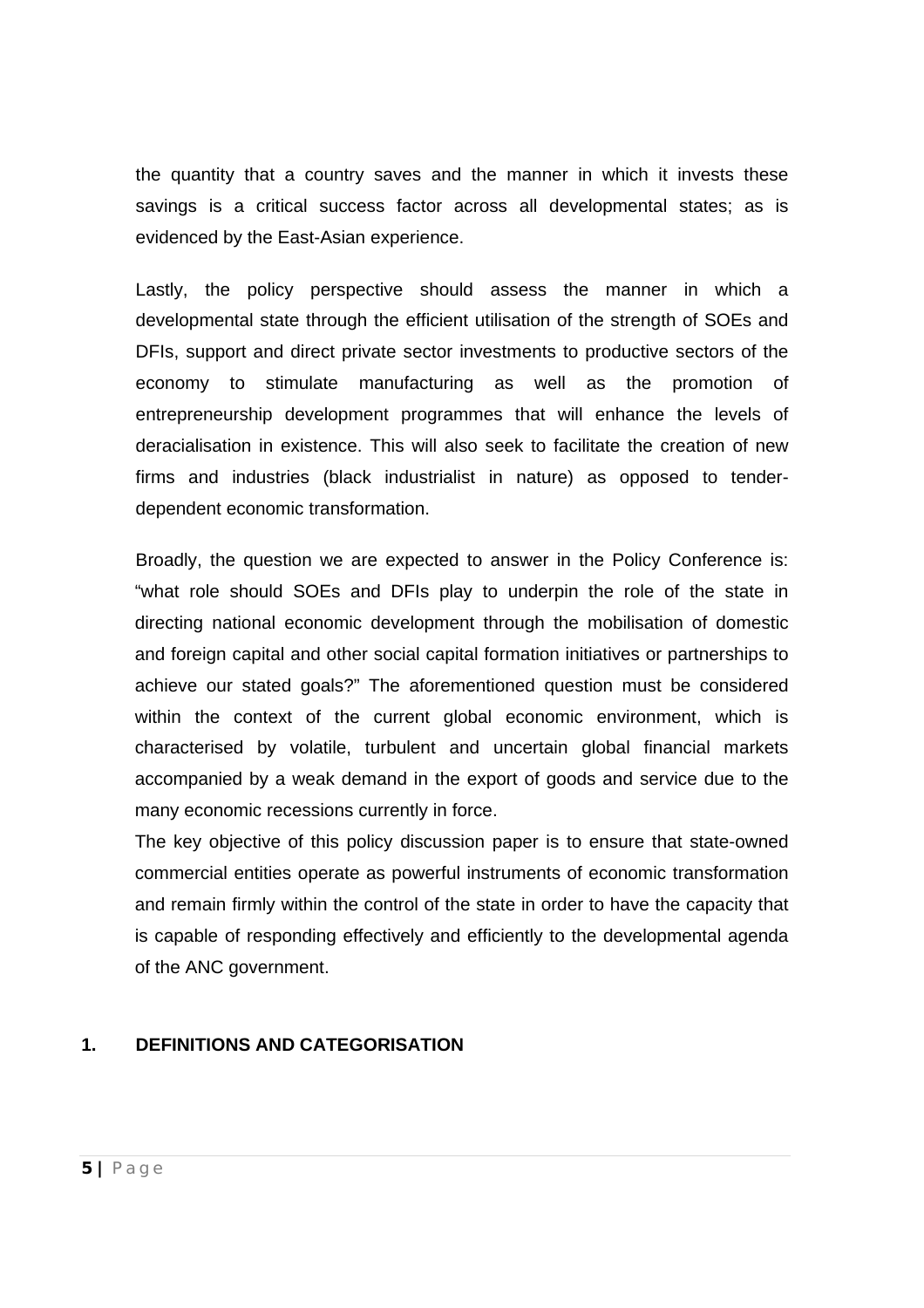The area of state owned entities is awash with acronyms and abbreviations, which often lead to definitional confusion. For clarity, the following definitions form the basis of the discussions contained within this document.

It is recognised that State-owned entities (SOEs) is an umbrella term for all the entities in which government holds partial or full ownership.

In defining SOEs we distinguish between commercial SOEs and non-commercial SOEs. A commercial SOE is a state-owned company, a state-owned enterprise, a publicly-owned corporation or a government business enterprise that is created by a government to undertake commercial activities on behalf of the owner, the government.

A non-commercial SOE is an entity that is created and owned by the government to undertake certain functions of government with the purpose of improving service delivery to the citizens. Typically, these are government agencies or state entities established to pursue non-financial objectives. In some instances these entities may pursue some commercial activities. These entities are largely involved in delivering public goods and services. It is, however, important to point out that commercial SOEs ultimately also have as their goal that of improving service delivery achieved via the objectives of developing state capacity levels and in turn, economic development in the long-term.

We provide below a simple but useful categorisation of SOEs:

- **Constitutional Institutions** (listed in Schedule 1 of the PFMA), for example the Municipal Demarcation Board or the Commission for Gender Equality;
- **Public entities** including *Statutory Corporations* (listed in Schedule 3A of the PFMA), which includes *service delivery entities*, *stewardship bodies*, *regulators* and *advisory bodies*, for example, museums, the National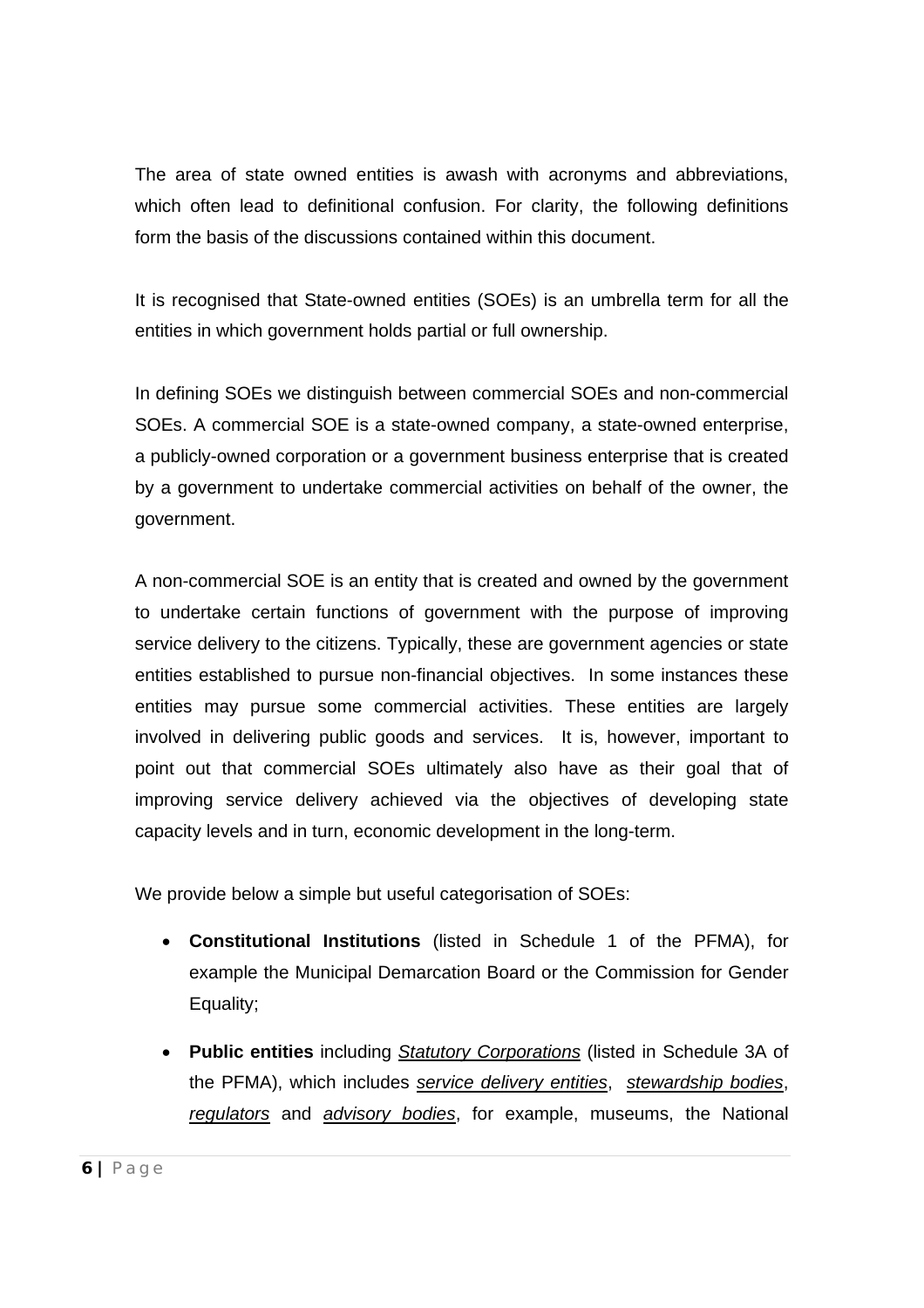Energy Regulatory and the Human Sciences Research Council; as well as statutory corporations such as Rand Water and the South African Bureau of Standards; PRASA etc

• **Government Business Enterprises or GBEs,** which include *State Owned Companies* (SOCs) in which the state is the sole shareholder, for example Transnet and ESKOM; *State Interest Companies* in which the state owns a partial share, for example, Telkom; and the *Development Finance Institutions* – for example the Development Bank of Southern Africa or the Industrial Development Corporation. These are listed under Schedule 2 to the PFMA.

**Public Sphere Institutions**, which includes institutions of higher learning or other tertiary institutions

It should be noted that this document focuses on Public Entities and largely on Government Business Enterprises or GBEs. Policy outcomes should endeavour to create a firm framework for SOEs as well as an effective process to review the rationale and role of existent entities.

#### **2. BRIEF ANC POLICY REVIEW ON SOE AND DFI**

The ANC policy on SOEs and DFIs is primarily informed by the  $52<sup>nd</sup>$  Conference Resolutions and the ETC policy paper presented to the conference. The NEC has, subsequently, taken specific decisions on SOEs and DFIs including the establishment of an NEC subcommittee to drive the implementation of these identified policy measures. The NEC Lekgotla of July 2011, also further dedicated substantial deliberations on SOEs and DFIs. The Lekgotla outlined a clear programme and tasks with regard to the implementation of the policy on SOEs and DFIs.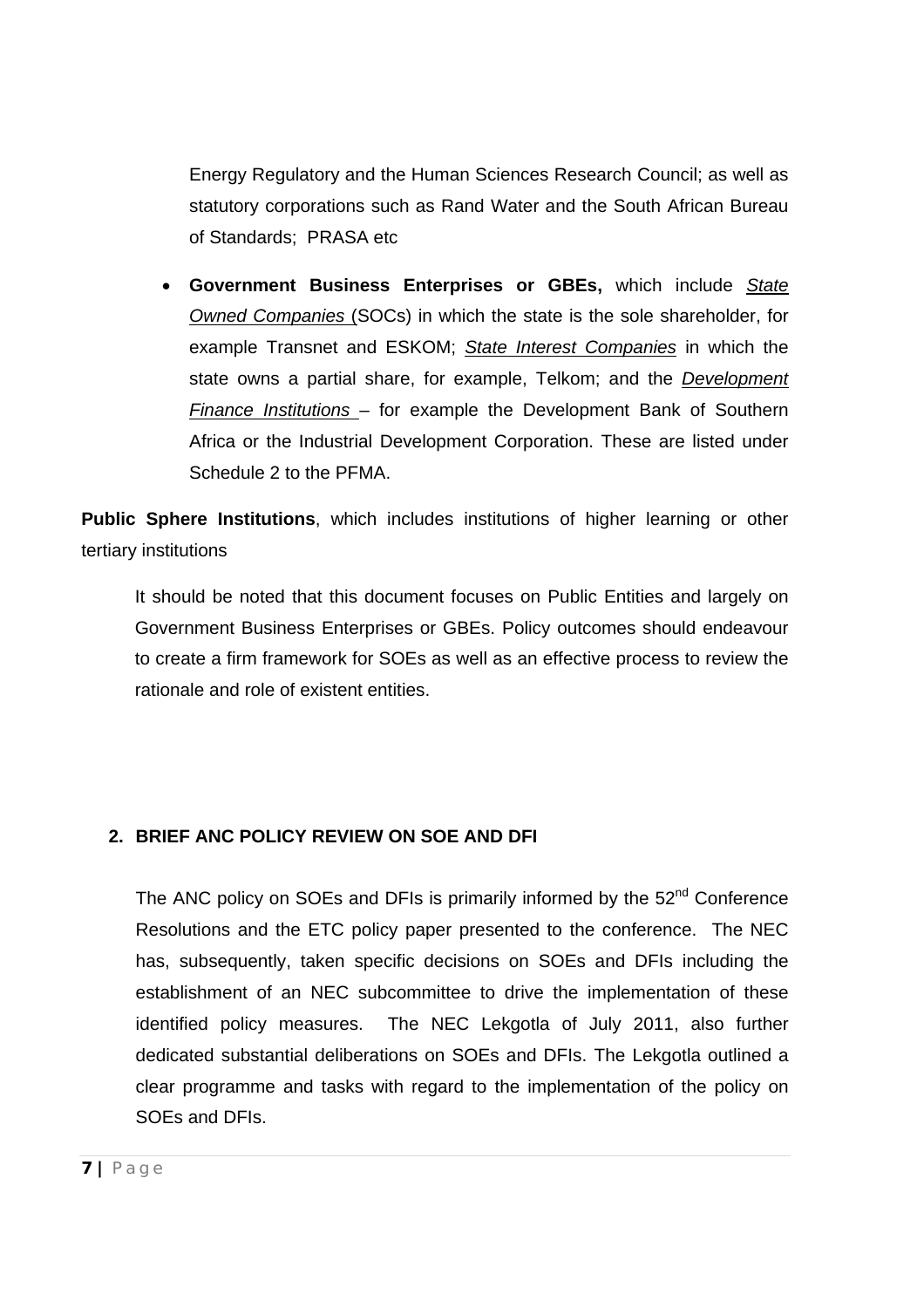In essence, the current ANC policies on SOEs and DFIs have been implemented in a systematic and dedicated manner. It is, however, important to note that the current policies are not adequate in terms of being able to optimally drive the strategic opportunities presented by SOEs and DFIs in South Africa.

The new policy proposals on SOEs and DFIs will broadly seek to advance the key objectives articulated by the ANC policy on economic transformation. The policy proposals will strive to advance the ANC policies contained within the New Growth Path. The proposed National Development Plan is expected to be informed and influenced by ANC policies; therefore the policy conference pronouncements on SOEs and DFIs will shape and guide all other initiatives within this sector.

#### **4.1 What are the existing ANC policies?**

The Polokwane conference provided a clear policy directive with regard to the roles of both SOEs and DFIs. On SOEs the Polokwane Conference resolved;

> that the ANC and its government must build the capacity of the state in order to pursue the objectives of a developmental state and to ensure that whilst SOEs and DFIs remain financially viable and profitable; their primary responsibility is to support and lead in strategic government-led developmental objectives within the realm of a clearly defined public mandate of pursuing an overarching industrialisation programme.

On DFIs the Polokwane conference resolved that:

there is a need to ensure that these institutions as well as nonfinancial institutions are accessible to the majority of South Africans and are able to effectively channel financial and institutional capacity towards a variety of economic transformation objectives, including industrial diversification and development, small business ANC co-operatives, small-scale agricultural initiatives, micro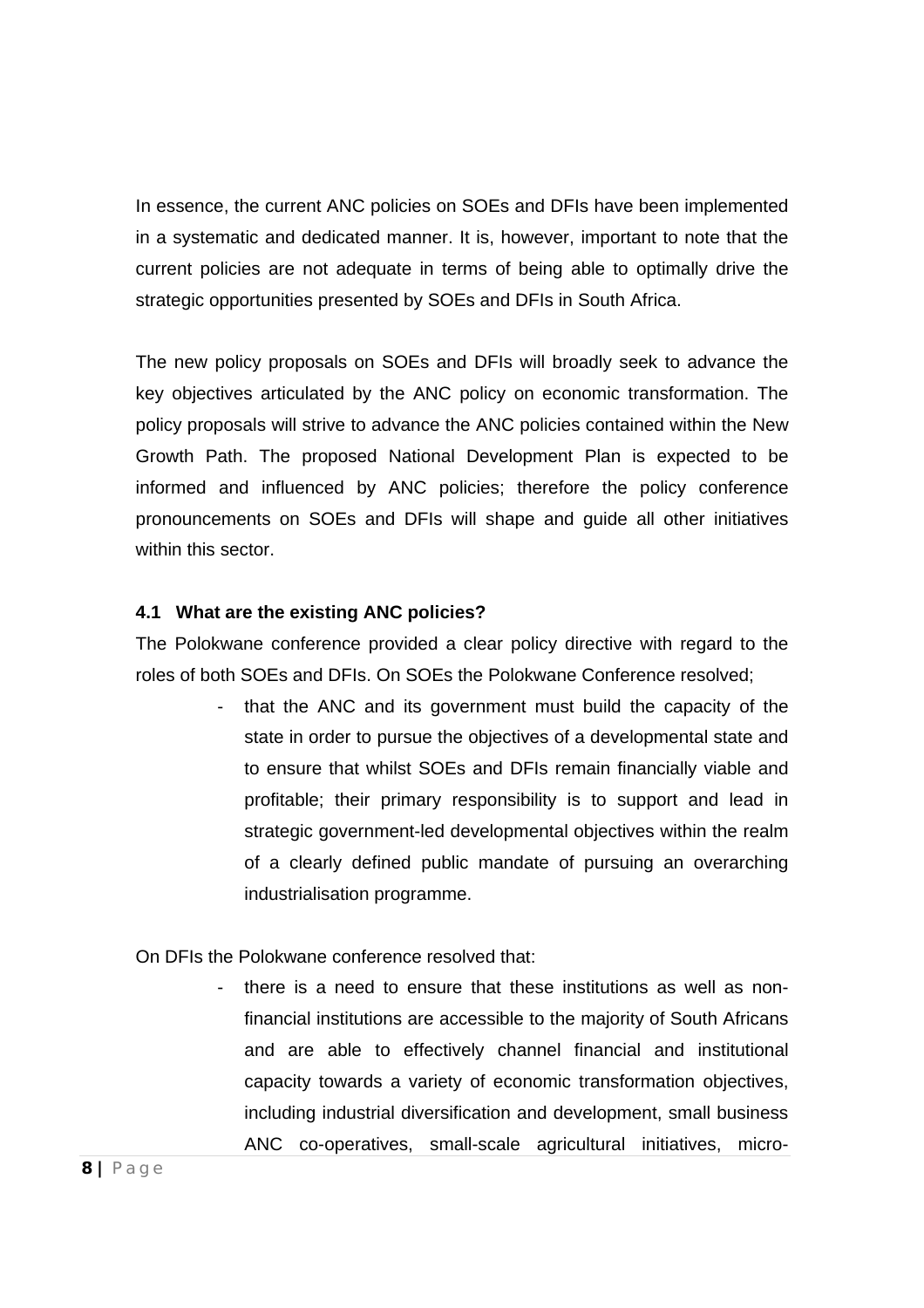enterprise development, local and regional economic development as well as the empowerment of youth and women.

Therefore, the overall objective and mandate of SOE's and DFI's is to advance the socio-economic and political agenda of the developmental state, to promote social cohesion, the creation of decent jobs as well as skills and training development, in addition to other socio-economic needs.

#### **4.2 What decisions have been taken?**

In furthering the 52<sup>nd</sup> National Conference resolutions on SOEs and DFIs:

The NEC established a dedicated subcommittee to drive and implement ANC policy. Further to the NEC establishment of the SOE and DFI subcommittees, the NEC Lekgotla in 2011 adopted additional resolutions that will seek to ensure the advancement of the Polokwane resolutions. A programme of action with clear deliverables for SOEs and DFIs was adopted at the NEC Lekgotla.

Evidently, DFIs and SOEs are at the core of realising the objectives of a Developmental State. However, the absence of a common framework defining the developmental goals of government and subsequently, SOE's undermines the economic impact of our capital expenditure. This discussion document among other policy decisions seeks to address the above limitation.

#### **4.3 Key Milestones in implementing the Policy on SOEs and DFIs**

The following are some of the key milestones and interventions undertaken by ANC and government, as practical measures to implement the ANC policy. This programmes and interventions sought to further advance the economic transformation policy, which include the directives on SOEs and DFIs.

#### **Creation of the State Mining Company**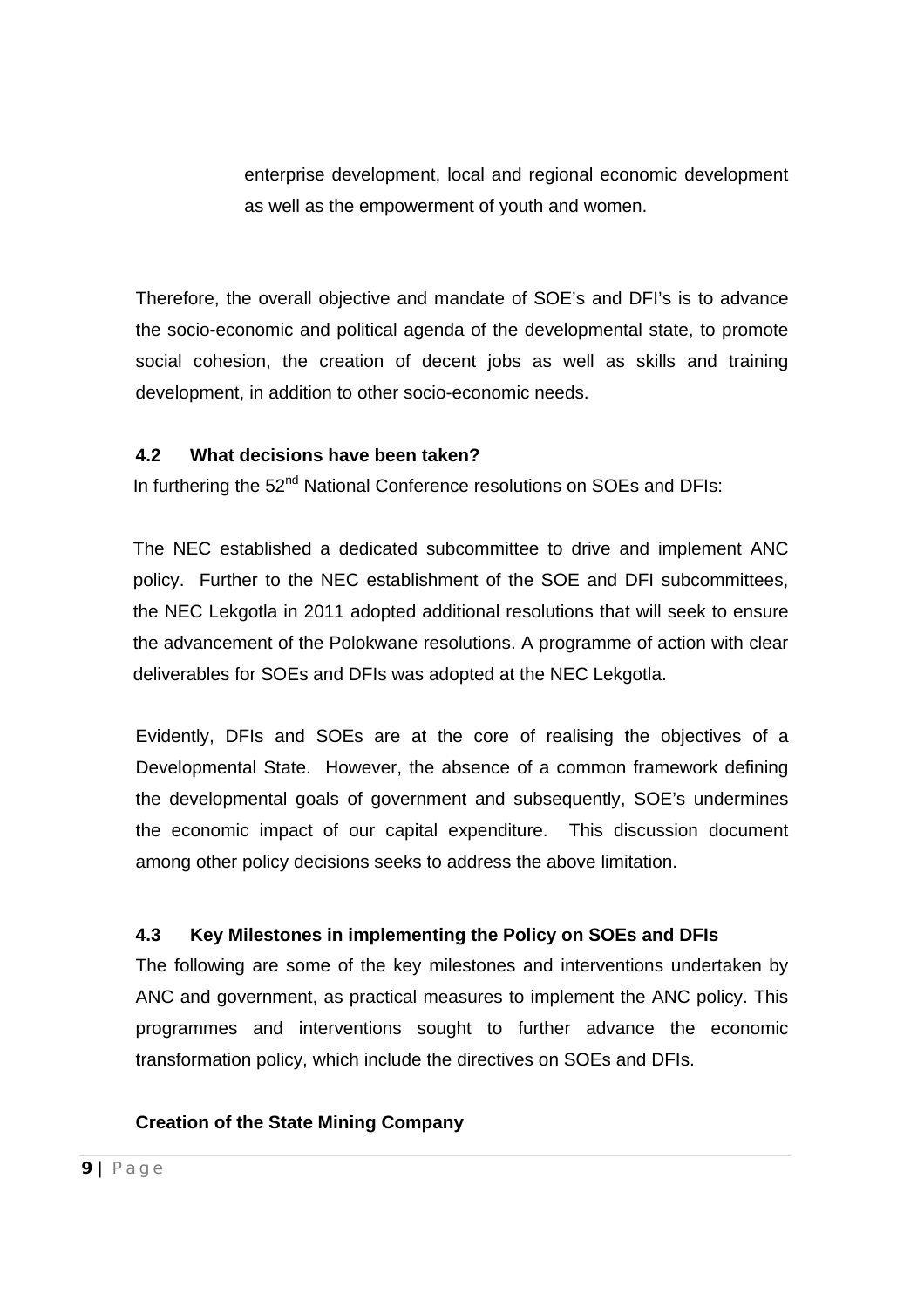Significant progress can be reported on establishment of a state-owned mining company. The ANC has also established a research unit to investigate nationalisation of the mines. The report and recommendations has been tabled for processing and discussions as part of the ETC DIS discussion document.

**Post Bank Act has been passed by parliament to speed the transformation of the Post Office to carry out commercial transactions or activities like all major banks in South Africa and improve financial access for rural and poor communities.** 

**DFI Review Commission:** The government concluded a review of the DFIs and adopted a programme for the rationalisation of DFIs. The review also produced proposals on how to ensure the effectiveness and efficiency of the DFIs.

**The New Growth Path**: The New Growth Path as adopted by the NEC and the ANC led government, contains specific roles of these institutions. The New Growth Path consistent with the Conference resolutions position these commercial entities as key players in driving economic growth.

**National Development Plan**: The proposed National Development Plan also provides a diagnosis of the state of SOEs and DFIs and further makes proposals for effectiveness of these institutions.

**Presidential Review Commission on SOEs**: The ANC government has initiated a comprehensive review of SOEs. To take the process forward, the President has appointed and established a Presidential Review Commission (PRC). The commission will make policy proposals on the means by which we can strategically position SOEs in line with ANC policies. The PRC has played an important role in developing this discussion document.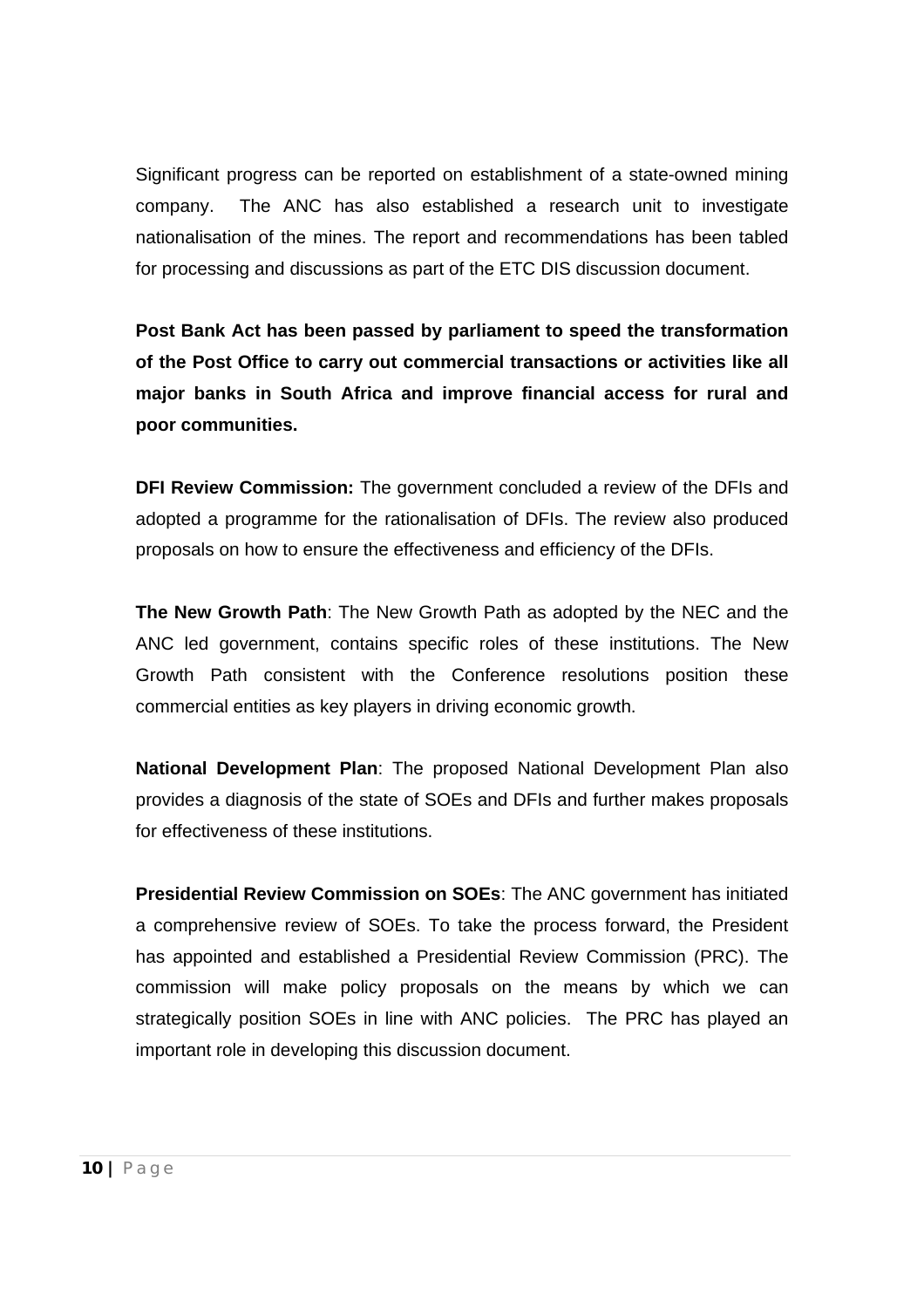**Industrial Policy Action Plan 2 (IPAP2):** The Industrial programme as adopted by the ANC government also outlines the strategic role to be played by SOEs and DFIs and is consistent with ANC policy.

**National Skills Strategy**: The National Skills Strategy requires SOEs and DFIs to play a key role in building the essential, and much needed, economic skills.

**Provincial and Departmental Reviews:** Several provincial governments as well as national departments have also commenced processes of reviewing provincial SOEs and sectoral department-specific SOEs. These initiatives are aimed at strengthening the role of these commercial entities and ensuring overall alignment with key ANC policies. However there is a clear need to ensure coordination and alignment with the Presidential Review Commission. Directives from the PICC will be most significant in this regard in terms of enhancing coordination, thereby improving implementation and execution capacity levels

#### **5. BRIEF HISTORICAL BACKGROUND OF SOEs**

The economic and financial crisis throughout the globe in the past three years has, once again, demonstrated that capitalism is indeed at cross roads and that the state cannot be an uninterested party nor can its role be confined to that of a mere regulator. Various state capitalism initiatives, across the globe within the emerging markets sphere, have given credence to the postulation of such a system being a viable alternative to the traditional notion of liberal capitalism.

Global growth is being driven by the robust levels of demand from emerging economies. This is even more plausible when viewed from the angle of the current geographic locations of portfolio and FDI flows, which are flowing to as well as emanating from BRICS and other key emerging financial centres. Central features of robust economic growth in China, India, Russia and Brazil is the role played by SOEs and DFIs.

.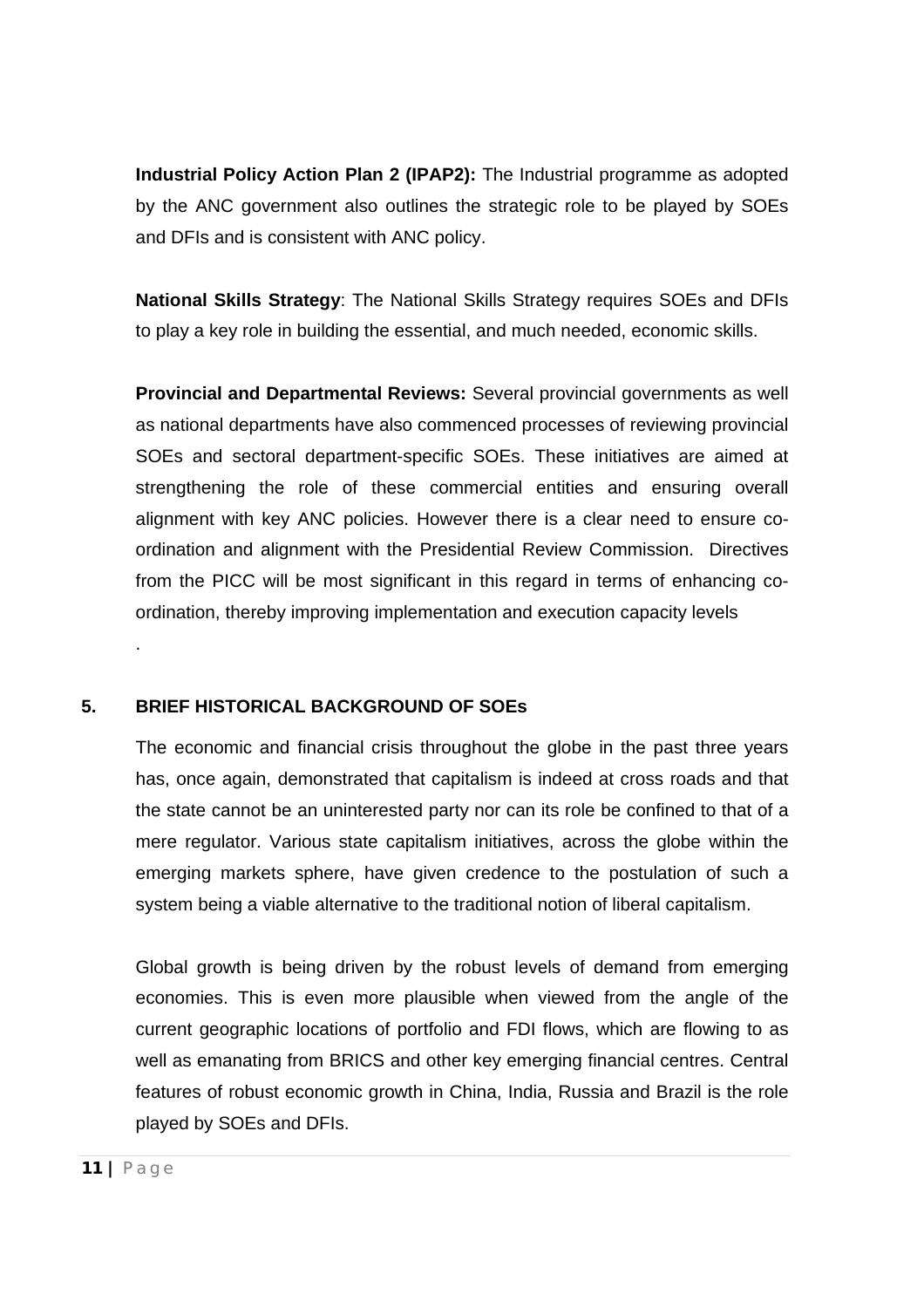South Africa is now a member of BRICS; it is both an opportunity and a challenge. It is a challenge because membership alone will not necessarily translate into automatic positive growth and development and necessitates the urgent reorganisation of the state and its capacity. Secondly, we need to transform SOEs into real economic drivers and, in turn, for these institutions to become key agents of economic development; thus not merely being confined to the economic growth domain.

In the past Africa was considered to be a destination for grants and aid and it has now become an attractive destination for trade and investment. Furthermore, Africa was previously exclusively perceived as a commodities extraction platform; however, there now exists real economic growth drivers.

#### **Historically SOEs existed to drive specific national agendas**

The previous government's drive was to enhance the self sufficiency of South Africa and this required the development of in-house capabilities to manage several strategic economic growth drivers. However several of these industries have continued to be managed as SOEs in an economic and political climate in a manner very different to that of the apartheid era. There are currently about 576 SOEs, which includes subsidiaries, in the Republic generating about 8% of GDP.

 SOEs were historically created by governments to support strategies for economic development and promote public interests, however over time the definition and reference of these institutions have gradually evolved and, as such, some inherent tension between the interests of the public and those of enterprises has developed. The existent level of tension is more conspicuous particularly when there exists a climate in which the socio-political objectives of government are not clearly defined or articulated. This is even more pronounced because of the fact that short-term commercial objectives are solely driven by capital market returns that supersede developmental objectives.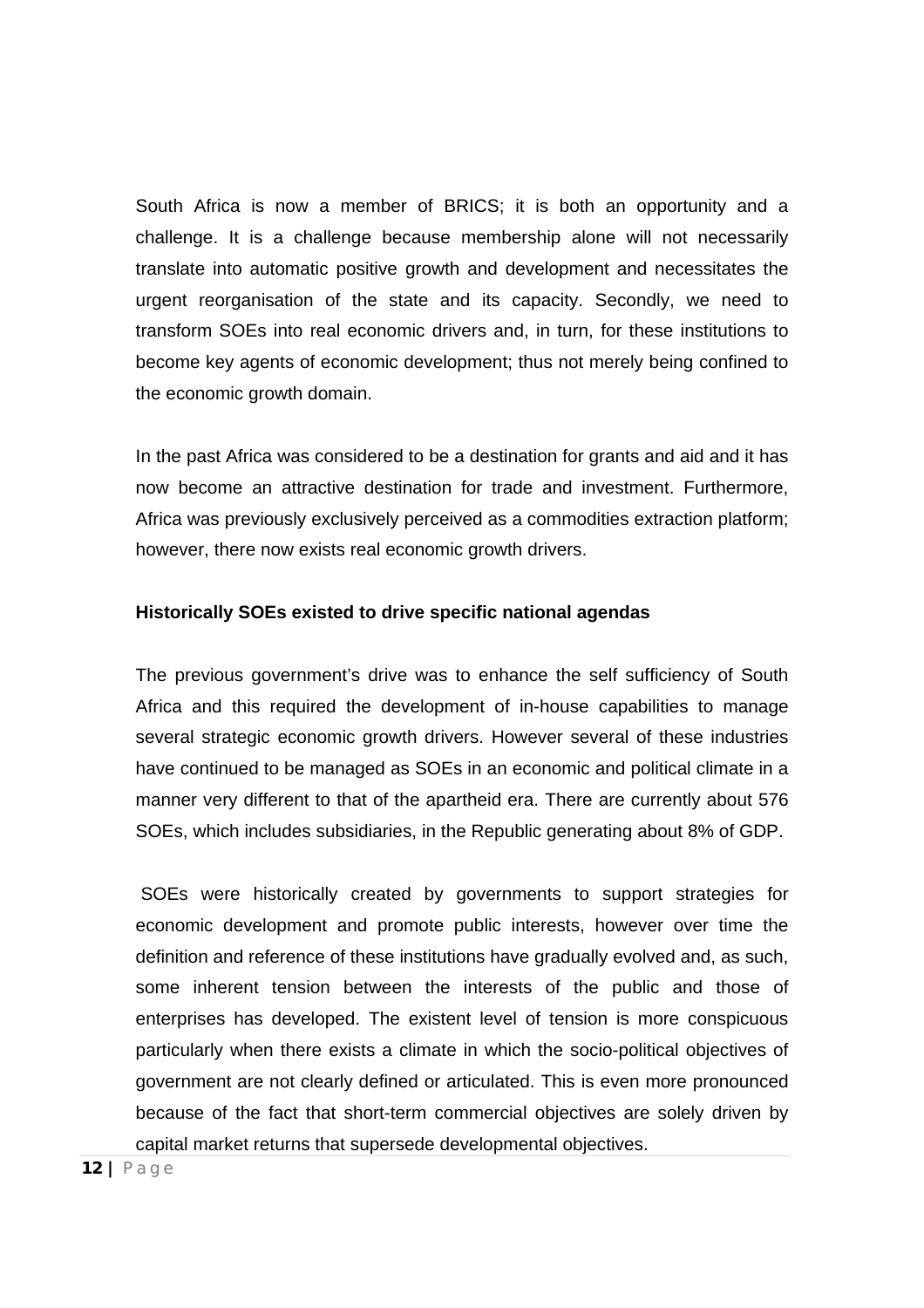#### **The period between 1948 and1994**

The first SOE to be created was the South African Railways and Harbours Administration (SAR&H) in the late 1800s.

The services of SAR&H were later rolled back to government to form the Ministry of Transport, Ports and Telecommunications. From this period, government created more public companies, parastatals. Parastatals were given exclusive franchises and operated in strategic industries. The larger companies included the following:

- ESKOM Established in the 1920s, ESKOM's operations were focused on electrical power production and distribution.
- ISCOR Also established in the 1920s, ISCOR was created to secure iron and steel production.
- FOSKOR was created to mine and process phosphate minerals for use in fertilizers and other applications.
- SASOL A major producer of coal for use in the company's perfected Fischer-Tropsch method for making synthetic fuels. The motivation for the establishment of SASOL was a petroleum embargo imposed on South Africa during apartheid.
- SOEKOR The Southern Oil Exploration Corporation was never successful in locating crude oil in South Africa.
- The Postal Service In addition to its major function of providing postal services within the republic, the postal service operated a subsidiary Parastatal providing local telephone services. The company is now known as Telkom.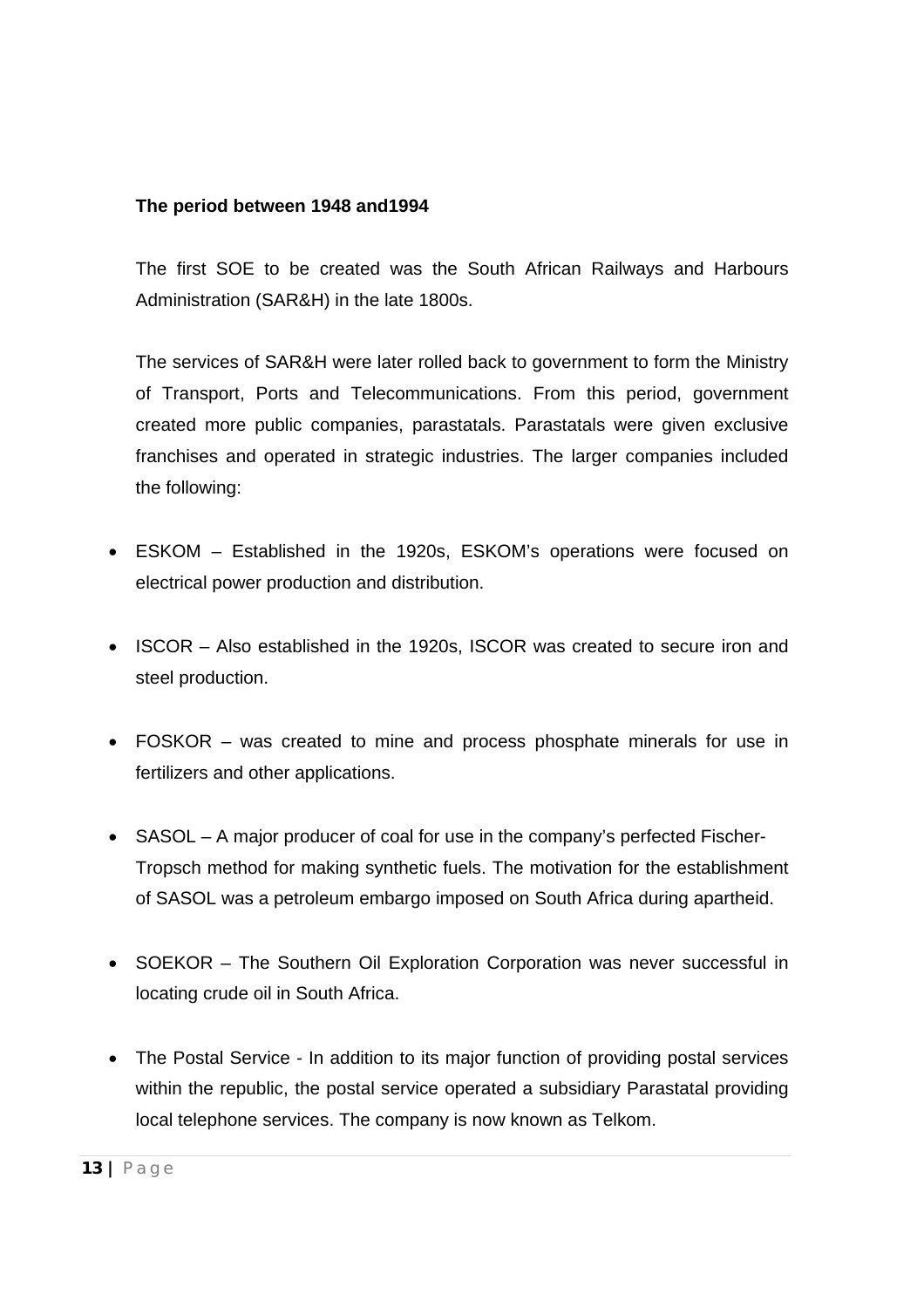- SABC The South African Broadcasting Centre allowed for programming to be broadcast in Afrikaans, English and other local languages. The SABC was used by the government as the voice of Apartheid and played a key role in the spreading of propaganda during the Apartheid years.
- ARMSCOR was responsible for the management of all research and development of arms, ammunition, military vehicles and military machines.
- SAA South African Airways was established in 1934. The company's major function was to fly mail between the major cities of South Africa.

FOSKOR, SASOL and SOEKOR were started by the Industrial Development Corporation (IDC), which was established in 1940 and given a mandate to build domestic industries that would have the capacity to supply goods that would later become unavailable from foreign sources, as a result of World War II and thereafter due to apartheid sanctions. The apartheid government owned several stakes in private companies and in the 1980s it was estimated that the Republic of South Africa owned and controlled more than 40% of the country's physical capital.

In the 1980s, the National Party diverted from its goal of import-substitution development and focused on achieving economic development through export-led policy mechanisms. Perhaps the most significant export SOE was ARMSCOR. Through its exports division, Nimrod, it sold an estimated \$300m worth of arms in the 1980s. Toward the end of the 1980s as the rule of the National Party government was drawing to a close, it was announced that some SOEs were to be privatised. The following were some of the reasons given:

• Losses incurred by state enterprises had to be perpetually covered by government revenues.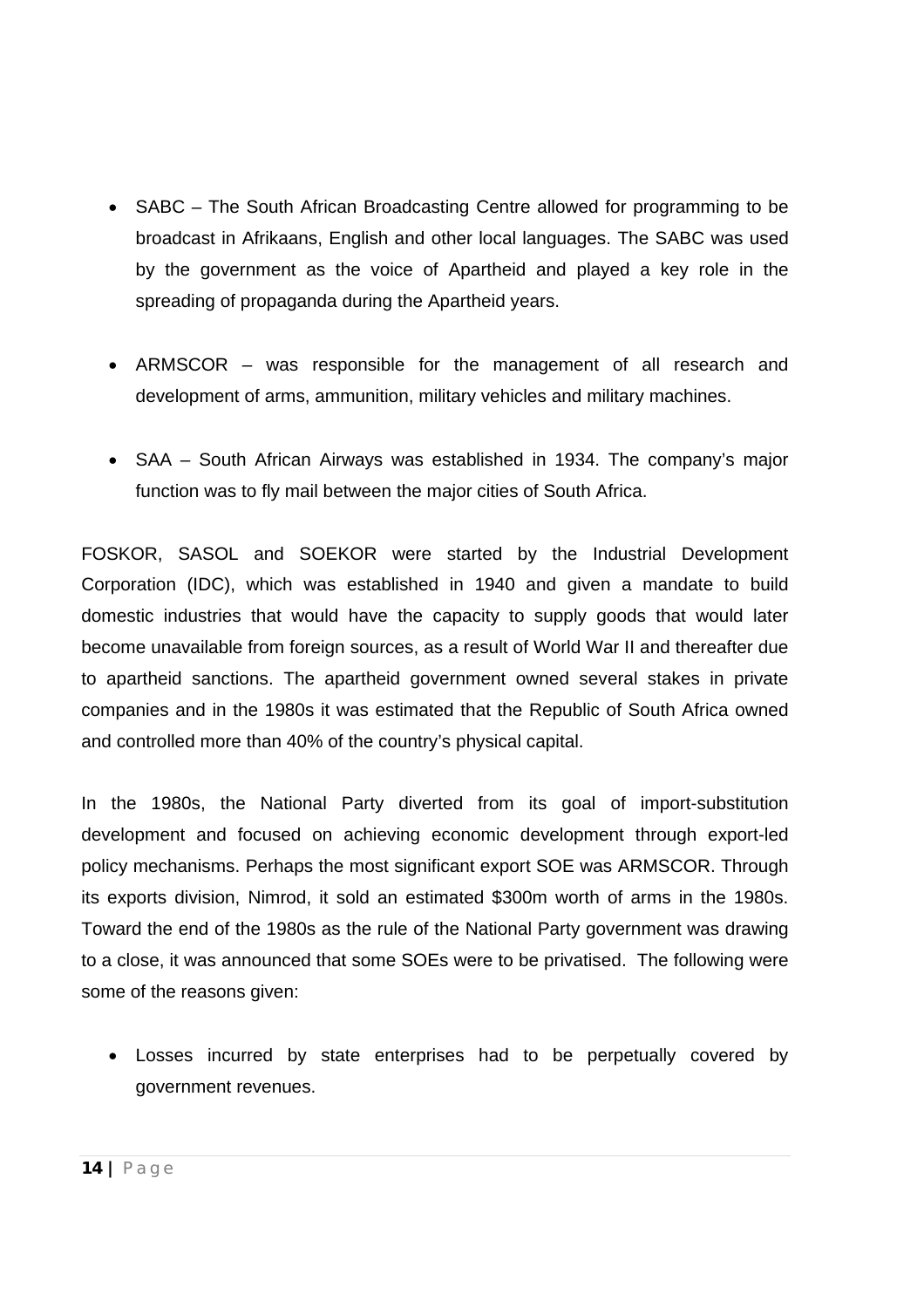- Capital expansionary projects of SOEs were being funded by limited state credit resources.
- The funds that would be provided by privatisation became an attractive option to a government whose funds were depleted owing to sanctions imposed against it for its apartheid policies.
- The poor efficiency exhibited by parastatals brought unwanted criticism against the government, exacerbated by the existence of the oppressive policies of the past.

In 1989, ISCOR was the first SOE to be listed on the JSE and more than 200 000 south Africans bought stock in the company for an estimated total of R3 billion. Privatisation had a number of drawbacks, a major one being foreign buyers being allowed to own and control critical South African industries.

The proliferation of the SOE's was part of the objective to promote economic development which was aimed at promotion of the industrialisation strategy premised on the export-economy and import-substitution. Subsumed in this strategy was the notion of economic self-sufficiency. The SOE sector was formerly used by government to empower Afrikaner enterprises in mining, agriculture, finance, manufacturing and commerce

It is also necessary to mention that the state and the SOE sectors became significant employers, especially in the mid-1970s when the investment climate deteriorated as a result of the sanctions imposed against the apartheid regime. The 1976 Soweto uprising and internal political instability hit investor confidence levels. This resulted in high levels of disinvestment and the industrial sector shedding a large number of jobs. In the late 1980s, it is indicated that the industrial sector could only generate 28 000 jobs as compared to 448 000 in the 1960s.

 In the 1960s, the GDP growth rate was approximately 5.7 percent and it then declined to 3.4 percent in the 1970s. The political instability in existence was a large factor in contributing to the economic weaknesses experienced by the country. By the 1980s the GDP growth rate declined to 1.5 percent; indicative of the direness of the situation at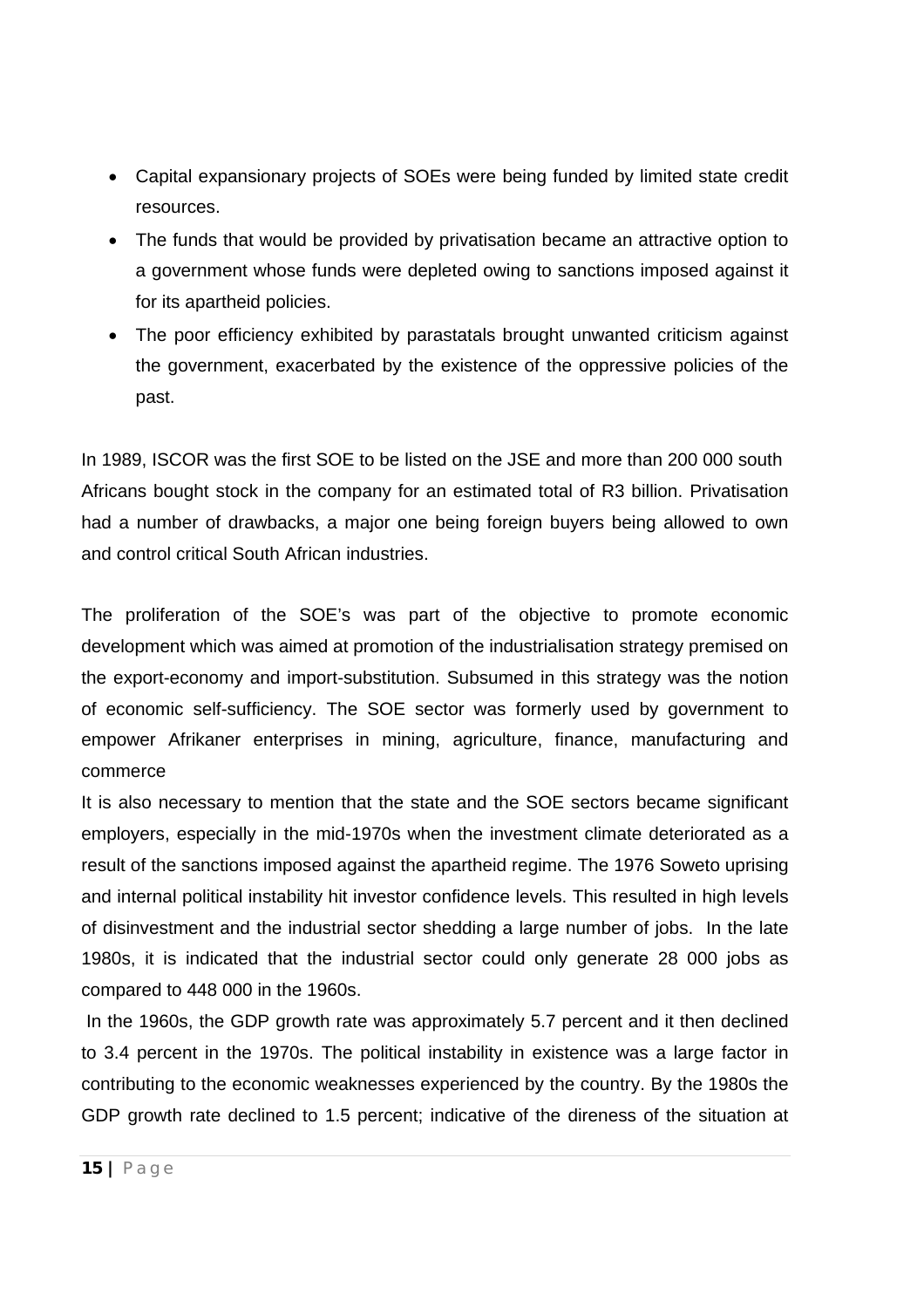that time. In spite of this economic reality, the government defied the logic of fiscal prudence as spending by the government had only increased as a result government incurred a huge public debt and a bloated state sector was increasingly became too expensive to can maintain.

#### **POST 1994**

Initially, the African National Congress, was strongly opposed to the selling of state assets and was of the opinion that privatisation was merely a strategy implemented to deny the new government control over the economic resources of South Africa and to keep the businesses within white hands.

In 1994, however, the Government of National Unity identified a need for the privatisation of some SOEs. It was decided that a few smaller state enterprises like Aventura and Arivia.kom would be completely privatised and others like TELKOM and SAA would sell a portion of their ownership share to private interests. The key reason for government's change of heart was its inheritance of a near bankrupt government, and funds were desperately needed to revitalise the economy. Telkom was privatised on September 30, 1991 when it was registered under the South African Companies Act, but remained wholly state-owned until 1997 when government sold 30% of its shares in the company to Thintana Communications. This effectively marked the beginning of the liberalisation process of the local telecommunications market.

As previously mentioned, in 1994 the South African government adopted a Reconstruction and Development Programme (RDP) with the aim of rebuilding and developing the country by:

- meeting basic needs;
- developing the country's work force; and thereby
- Broadly and inclusively building the economy.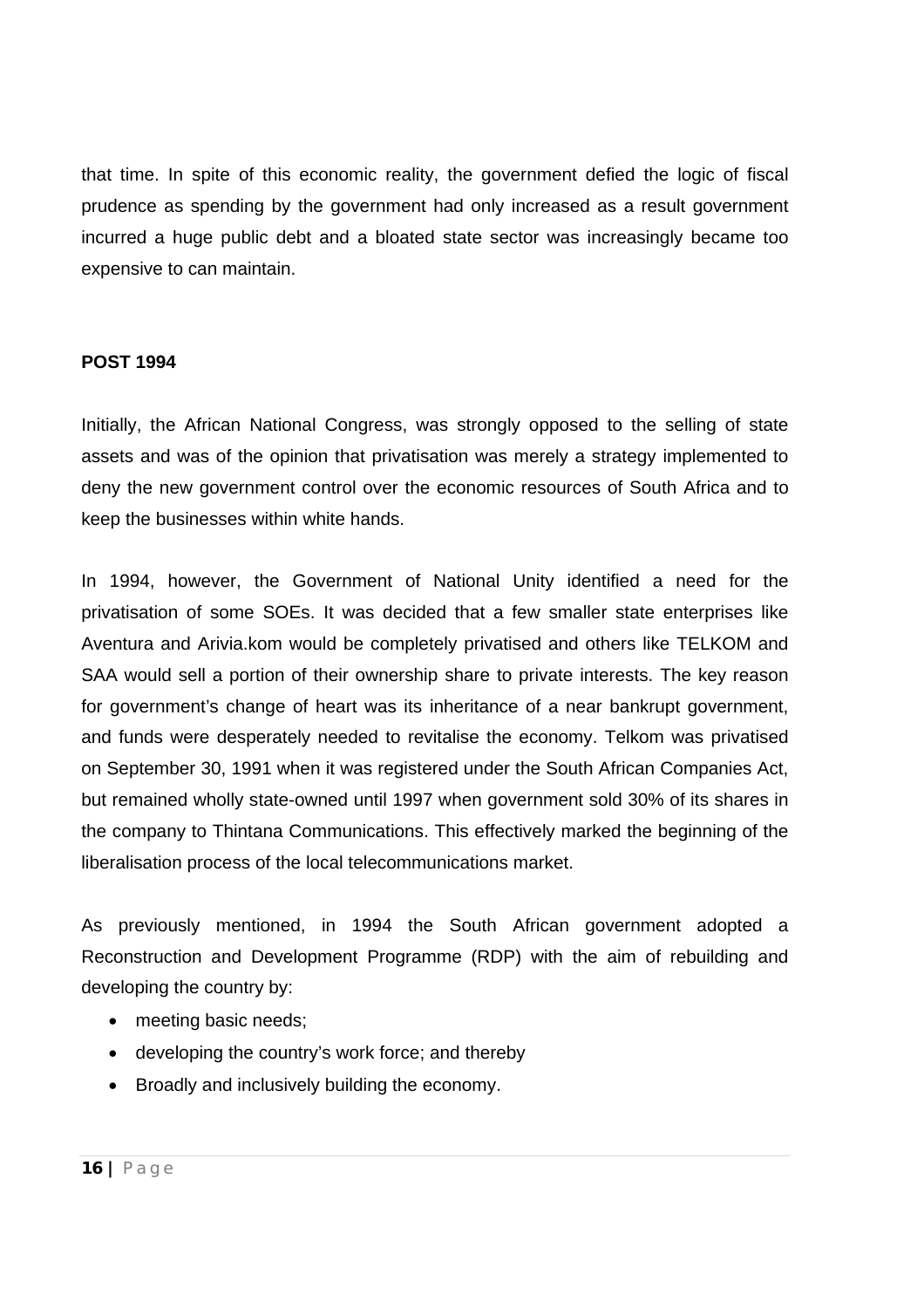When the RDP was implemented it was supported by macro-economic strategy, which outlined the government's aims for growth, employment and redistribution.

The state's major objectives through its RDP programme were to:

- Encourage economic growth through increased competition and rooting out monopolistic behaviour;
- Create wider ownership through empowerment principles;
- Mobilise private sector capital investment;
- Reduce state debt; and
- Enhance the capacity and competitiveness of all SOEs.

Despite there being many long term goals, the State's immediate need was for high quality infrastructure and services to be made available to historically disadvantaged groups at a low cost. In 1999, the government announced that the restructuring of the four biggest SOEs, Telkom, Eskom, Transnet and Denel, would be prioritised. At the time these four companies controlled 90% of the assets of the top 30 South African SOEs.

In 1996 the government introduced the Growth, Employment and Redistribution (GEAR) framework. The GEAR policy underscored privatisation as a strategic imperative in turning around a weak economy that resulted from the apartheid era. At the time that the ANC government came into power, it inherited a near-bankrupt state and was simultaneously confronted with ambitious expectations from the previously disenfranchised, which was compounded by an investment strike within the business community.

The fundamental question was whether the RDP was the appropriate policy approach to deal with the existing economic challenges, as its solution lay largely in substantial investment in the economy. It is against this background that GEAR emerged and its proponents contended that it was a strategic intervention in pursuit of the developmental goals of the state as contained in the RDP. However, GEAR was viewed by others as a policy that deviated from the RDP which proposed a rational balance of socio-economic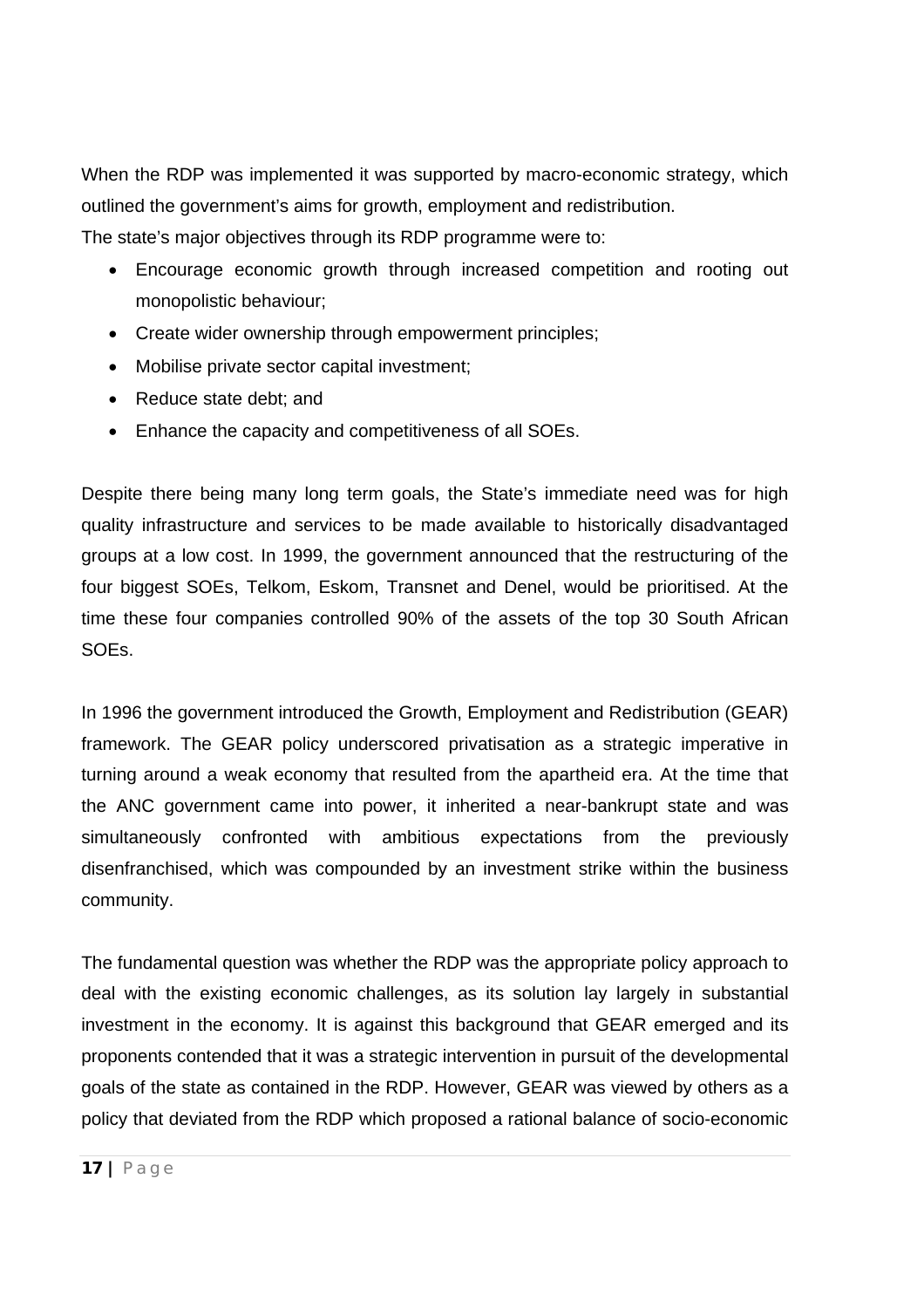imperatives. GEAR underscored the implementation of the public sector asset restructuring programme, including guidelines for the governance, regulation and financing of public corporations; beginning with the sale of non-strategic assets and the creation of public-private partnerships in transport and telecommunication sectors. Subsumed in the GEAR strategy was the privatisation of the SOEs, which was highly contested.

In 1995, the Department of Public Enterprises (DPE) developed a discussion paper on the restructuring of state assets. The concept of *privatisation* was replaced with that of *restructuring*.

Presently, the DPE is government's shareholder

representative for a select group of entities. DPE is tasked with overseeing the companies in its portfolio. The SOEs that currently fall under the DPE are Alexkor, Broadband, Infraco, Eskom, PBMR, SAA, SAX, SAFCOL, Denel and Transnet.

Other policy Ministries play the government shareholder role with regard to other significant entities.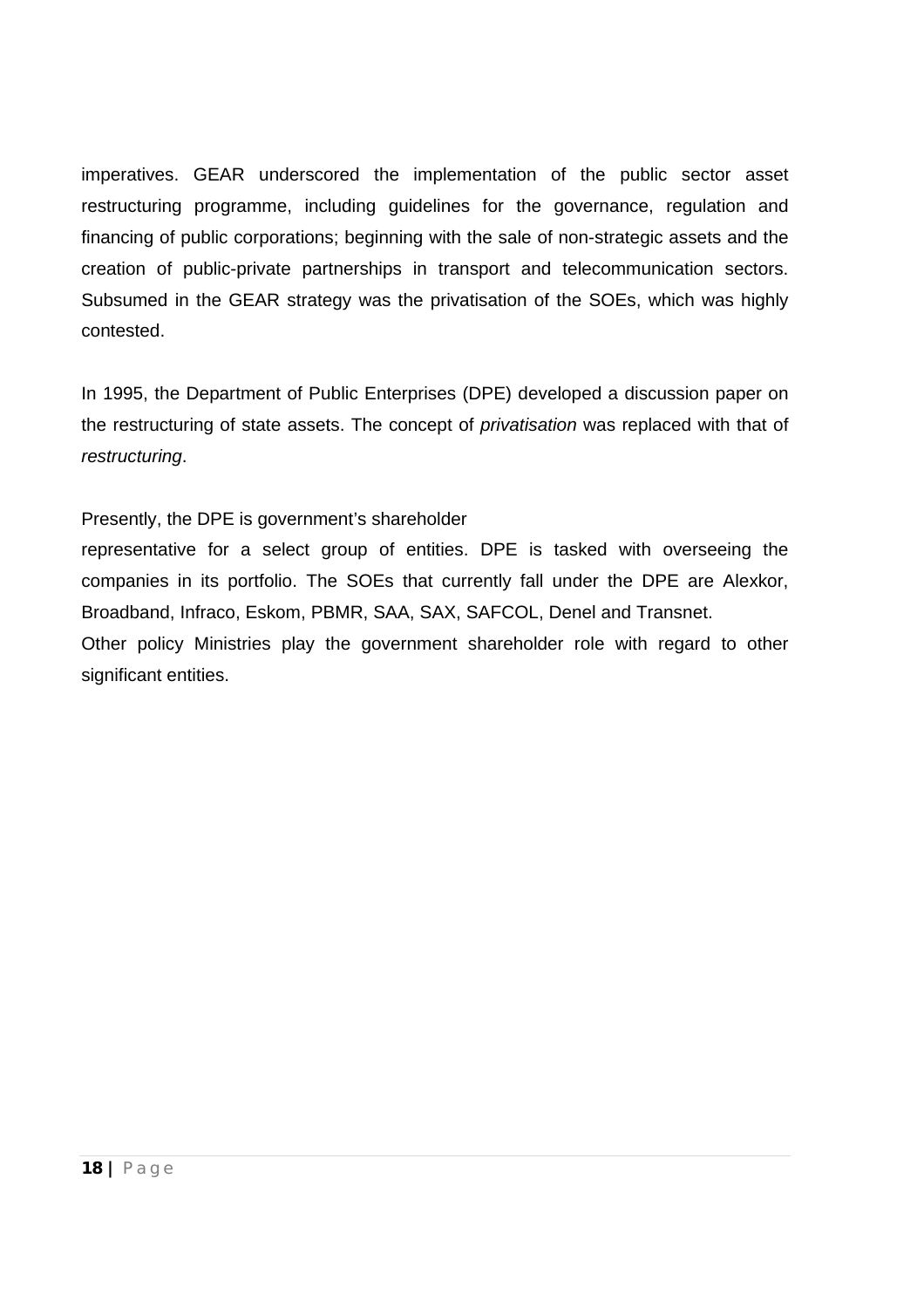#### The history of SOEs is important for understanding the reasons for their formation and some of the failures and achievements. The formation of state owned entities began in the late 19<sup>th</sup> century to pursue economic development

| <b>Political Environment</b>                                                                                                                                                                                                                                                                                                                             | <b>Rational</b>                                                                                                 | <b>Examples</b>                                                                                                             |
|----------------------------------------------------------------------------------------------------------------------------------------------------------------------------------------------------------------------------------------------------------------------------------------------------------------------------------------------------------|-----------------------------------------------------------------------------------------------------------------|-----------------------------------------------------------------------------------------------------------------------------|
| 1880-1910<br>Period of economic self sufficiency . Monopoly concessions were granted to private<br>citizens.                                                                                                                                                                                                                                             | Sovereignty and economic<br>self-sufficiency of the<br>Afrikaner                                                | South African Railways                                                                                                      |
| 1910-1940s<br>Period of high unemployment. Saw the establishment of a number of key state-<br>owned corporations                                                                                                                                                                                                                                         | <b>Strategic industries</b><br>Job creation                                                                     | Eskom, ISCOR and<br>IDC.<br>(also SAR, Post Office)                                                                         |
| 1948-1970s<br>The Government used state instruments to improve the living standards of a few in<br>the economy and society. After 1960, with growing isolation, there was an<br>emphasis on self-sufficient                                                                                                                                              | Upliftment<br><b>Strategic industries</b><br>Self-sufficiency                                                   | Aventura, SABC,<br>SASOL<br>Science Council, Land Bank                                                                      |
| 1976-mid-1980s<br>The Soweto Uprising and conflict in Angola gave impetus to the development of the<br>state security establishment. Also the Government created entities to circumvent<br>sanctions. In the mid-1980s the Government followed a trend of fostering the<br>private sector and privatising some key state industries.                     | <b>Avoid Parliamentary</b><br>scrutiny<br><b>Busting sanctions</b><br>Privatisation                             | Central Energy Fund<br>Denel, Armscor<br>MOSSGAS, SBDC<br>(ISCOR and SASOL)                                                 |
| Late 1980s - early 1990s:<br>Political change became inevitable. Government sought to<br>use the instruments of state to 'win the hearts and minds' of the new voters                                                                                                                                                                                    | Working around the<br>existing structures of<br>government                                                      | <b>IDT</b><br>(also used Eskom and<br>Telkom)                                                                               |
| 1994-the present<br>New government focused on poverty alleviation, developing a competitive<br>economy, and improving the functioning of government. Strong emphasis on<br>creating independent bodies to carry out new functions. Also a tendency to move<br>functions out of government so as to 'create something new' or effect<br>'transformation'. | <b>Regulatory functions</b><br>autonomous of gov.<br>Running away from<br>government<br>Continued privatisation | NER, Nuclear Regulator,<br>Competition Commission,<br><b>SA National Parks,</b><br>Museums, Water boards,<br>Theatres, etc. |

Below is a high-level outline of some of the post 1994 restructuring initiatives.

It is important to note that though the political and economic climate has changed several of the above-mentioned industries continue to be managed as SOEs.

Given these challenges, the ANC  $4<sup>th</sup>$  National Policy Conference must address the following questions as directed by the National Executive Committee in November of 2011.

#### **6. CHALLENGES AND CONSTRAINTS OF CURRENT GOVERNMENT POLICY**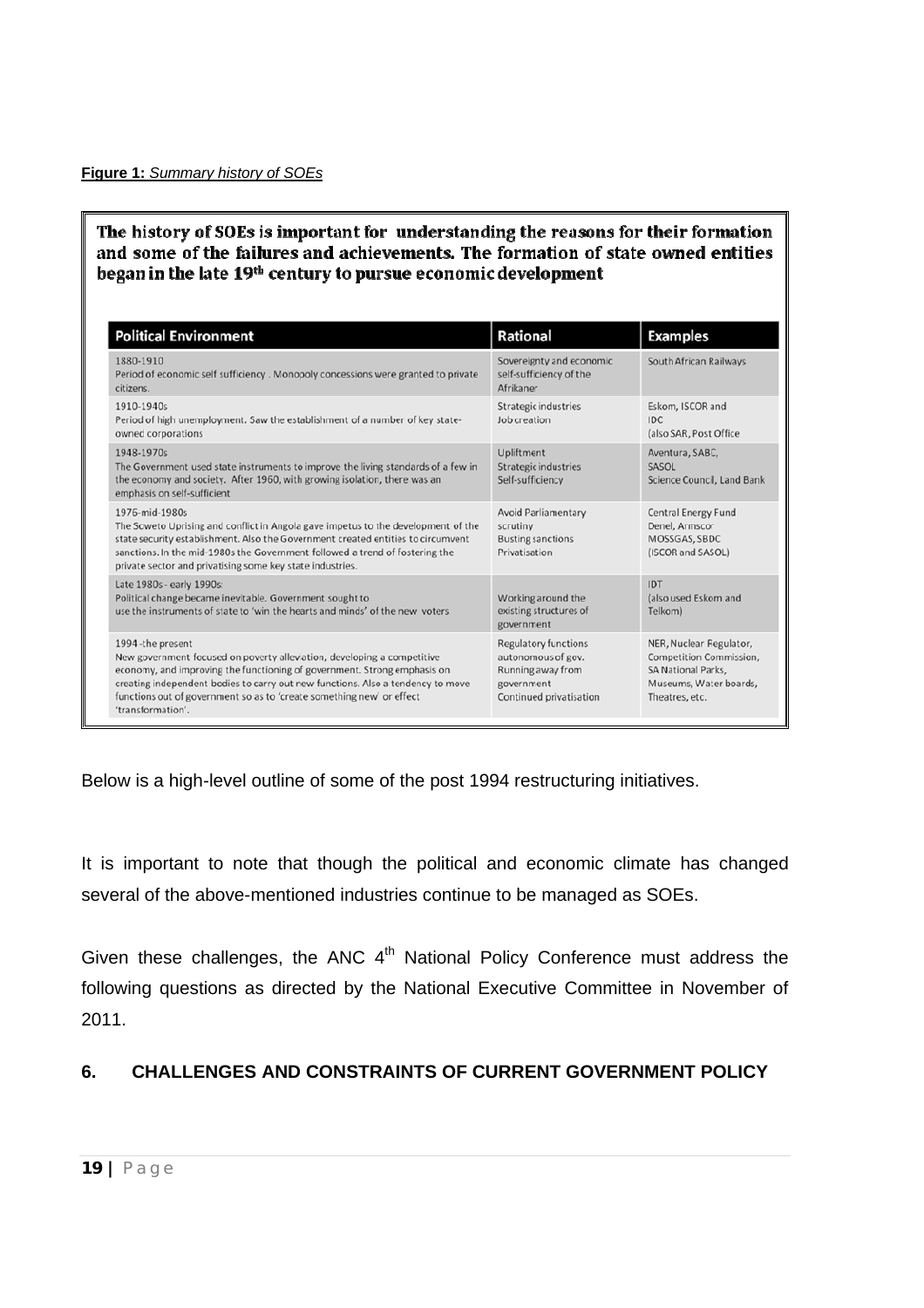Because of the complexity of often conflicting objectives and multiplicity of legislations and policy frameworks of different departments at different spheres of government and their entities, a clear strategy is often difficult to craft for an individual SOE, and even more complex for a portfolio of SOEs and DFIs. The difficulties of implementing an overarching strategy are acknowledged in the context of decentralised and multiple policy frameworks, legislations and oversight approaches as is the case at the moment.

A short to long term action plan is required to transform the SOE and DFIs sector as a matter of urgency. The plan should seek to embed an overarching strategy for state owned commercial entities in South Africa that effectively respond to the developmental state agenda; create an enabling environment which amongst others seeks to create a universal policy framework and legislation; and develop state capacity to effectively monitor and evaluate state owned commercial entities at all spheres of government and to promote and strongly drive collaboration amongst all government stakeholders.

The following are some of the major policy challenges in the SOE and DFI sector in South Africa.

#### **6.1 Lack of a clear agenda for SOEs & DFIs;**

The launching pad for a clear agenda for SOEs and DFIs is firstly, the understanding of the definition, nature, and character of these institutions in South Africa as well as their location within the broader structure and scheme of the public and the private sector at all spheres of government. Secondly, a coherent understanding of the South African economic and development policies in the short, medium and long-term as well as their strategic implications for SOEs is crucial. Finally, through the utilisation of an understanding of South Africa's strategic sectors and assets as leverage to achieve the agenda for SOEs and DFIs is of critical importance.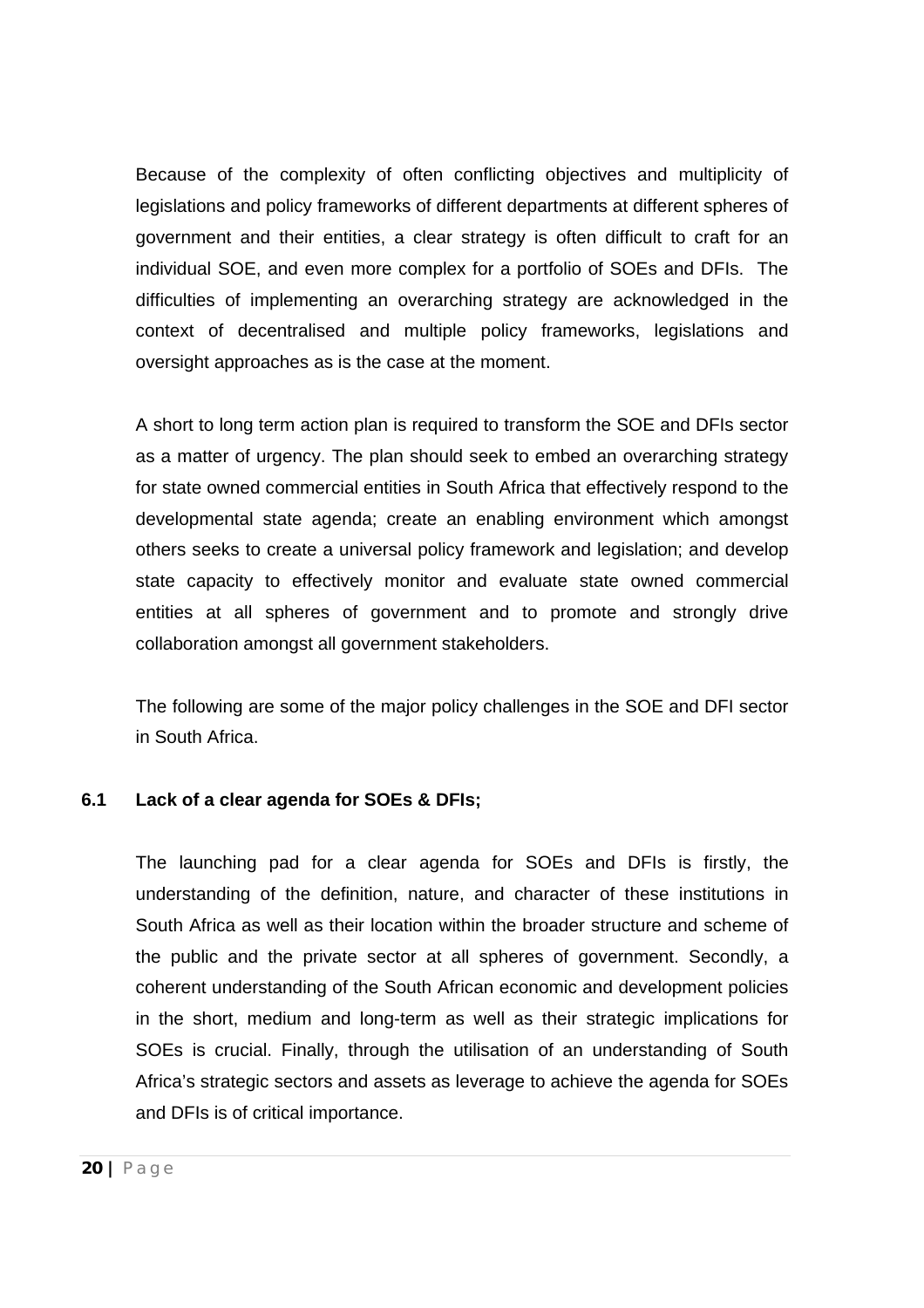#### **6.2 Poor alignment with government of policies**

There is overwhelming evidence around the poor alignment of SOEs to government policies and agenda in the short to long-term. SOEs themselves attest to their inability to comprehend and deliver on evolving government expectations, particularly "short-term" expectations.

### **6.3 SOEs & DFIs are challenged with trying to strike a balance between the interests of the public and the enterprise itself**

There is a natural conflict between the commercial interests of these entities and the states developmental interests. Several high profile examples are illustrative of the existent dichotomy between public interests and the SOEs commercial interests. On the whole, South African SOEs seem to have mixed results when assessed against the competing but equally prioritised objectives of economic and socio political objectives.

#### **6.4 Disjointed good governance and performance management**

Finally, the PRC in its preliminary report indicates that South Africa has 590 SOEs including their subsidiaries. This presents a remarkable opportunity that will assist the ANC in its research and policy formulation process.

## *"What gets measured gets done. If you can't measure it, you can't manage it."*

Although most SOEs understand the socio-political objectives of the government, there appears to be an element of self policing by the manner in which these objectives are managed, executed and reported.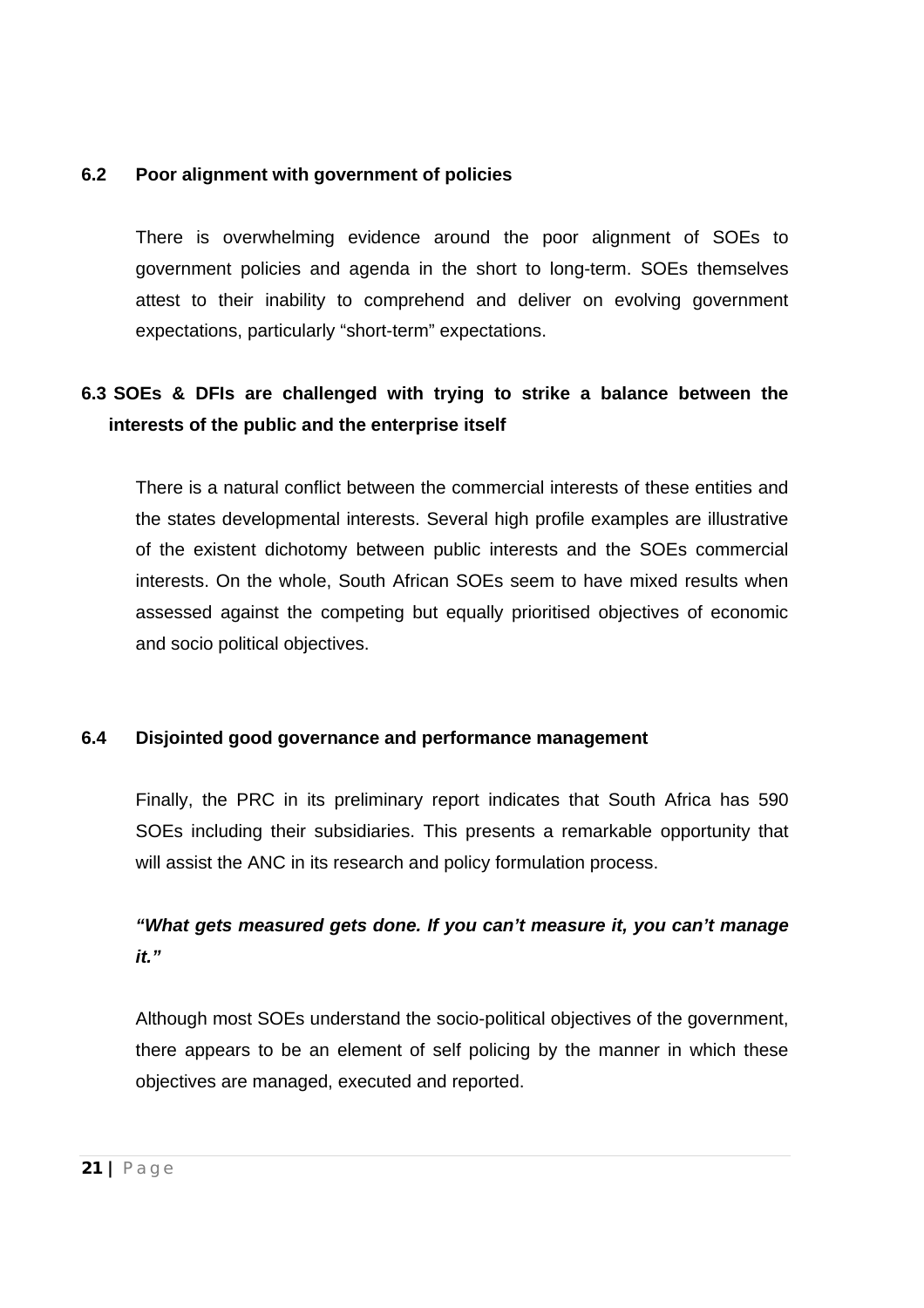On the surface it would seem as if SOEs are meeting commercial objectives as they are growing, from a financial perspective (in terms of turnover and profit levels). However these measures are narrow and do not take into account the monopolistic position of most SOEs as well as wider GDP –related measures which would provide a better view of performance

The socio-political objectives of government are not clearly articulated and commonly understood by SOEs and as a result, a perception exists in some areas that socio-political objectives encumber the achievement of commercial objectives. For this reason it is necessary for the shareholder to provide leadership and guidance on what should be done (by all stakeholders of SOEs), to maintain a healthy balance between socio-political and economic objectives as well as ensure that such processes can monitored and evaluated.

#### **6.5 Enabling environment**

- There is an absence of a "single-window" view of SOEs and DFIs;
- Some institutions are established for a specific purpose in terms of statute requirements and they subsequently change and become something else during the process;
- There has been a proliferation of SOEs and DFIs at various spheres of government. Almost 55% of the SOEs were established after 1997 (according to research recently conducted by the HSRC for the PRC);
- There are serious issues of non-compliance with the current legislative aspects governing SOEs as contained in the PFMA and Municipal acts such as the Municipal Finance Management Act and the Municipal Systems Act
- Conflict, duplication and confusion is evident within the legislative sphere, which leads to a lack of consistency as well as a lack of coherence
- Government as the owner and shareholder does not have a structured and obligatory process through which they periodically review the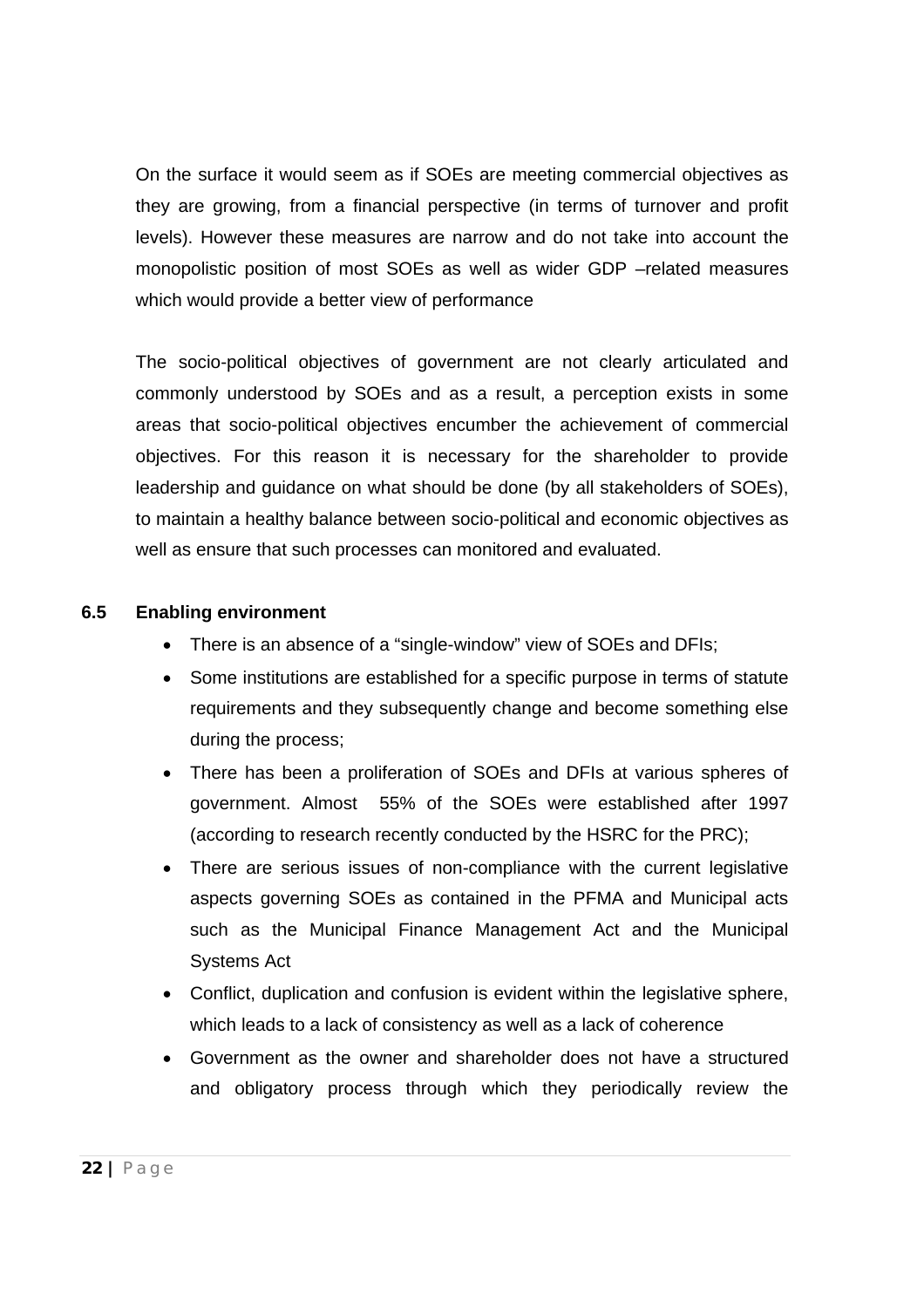relevance and significance of the SOEs ensuring in the process that there exists adequate levels of clarity and a harmonisation of mandates.

#### **6.6 Viable and effective SOEs and DFIs**

The performance of SOEs is dependent on a number of factors. Key amongst these factors is the clarity of the agenda, particularly as determined by its owners, in this case the state or the government. The conduciveness of the environment within which SOEs operate and the internal capacities and capabilities of SOEs are representative of additional factors that affect the performance of SOEs and DFIs. A further crucial element is funding adequacy as well as the owners' readiness to support further socio-economic objectives, as is necessitated by the developmental state agenda.

#### **6.7 Capacity for effective ownership**

Challenges are observed with regards to the capacity of the state to provide effective oversight on the entities which they own. The capacity challenge is further compounded by a lack of sound governance by the Boards appointed by the shareholder oversight ministries. The executive and management capacity of SOEs also requires continuous enhancement to promote optimal delivery.

#### **7. POLICY PROPOSALS**

#### **7.1 Governance and Ownership**

The challenges of the political mandate and expectations of shareholders have in the past years led to a serious misunderstanding between the political authority and the Boards of these institutions. In some instances the conflict is as a result of the Public Finance Management Act and now the New Companies Act which determines how these organisations should work to comply with their respective pieces of legislation.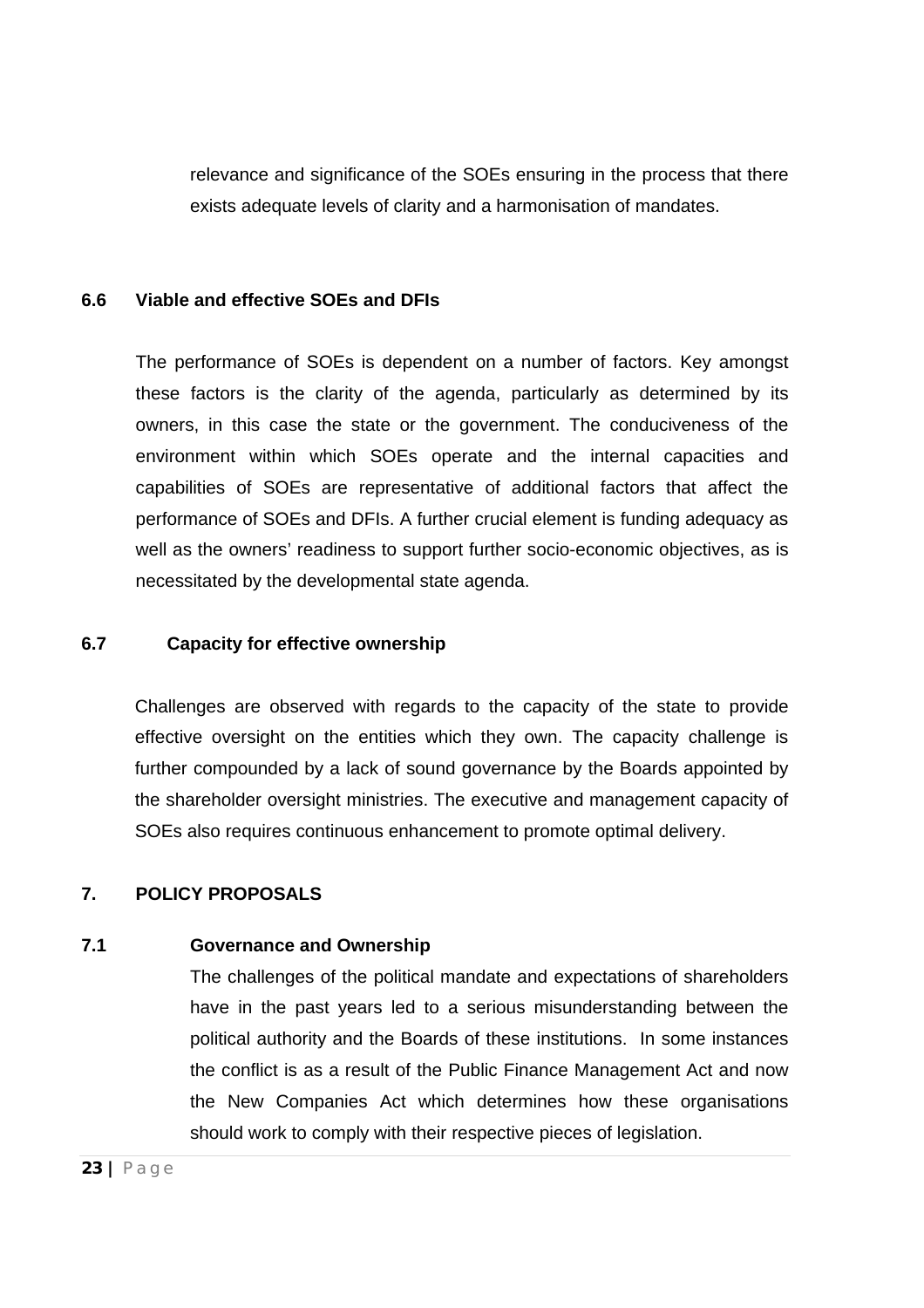The following actions are required to improve governance and ownership:

- a) The ANC should clearly define mandates and set measurable objectives for each SOE/DFI and create a common framework in shareholder management. This will enable an effective monitoring and evaluation framework.
- b) Oversight and coordination are required to ensure that SOE/DFI efforts are optimally aligned with the state's development agenda. Two main mechanisms are required namely the preparation of an overarching SOE and DFI policy as well as the necessary legislation, which would address governance issues such as defining and standardizing the relationship between the executive authority (the shareholder) and SOEs and DFIs across government. Co-ordination, as well as subsequent implementation, of the DFI and SOE mandate at an institutional level requires that shareholder departments are well coordinated.
- c) The NEC has mandated the establishment of a DFI Council as a means to strengthen coordination.
- d) The Presidential Infrastructure Coordinating Committee (PICC) also has an important role to play in ensuring that key strategic projects are suitably identified and led by the relevant SOEs and DFIs.
- e) Where necessary, the government should separate policy departments from overseeing SOEs and DFIs to mitigate the potential conflict of interest between the policy department's focus on developing an industry for the benefit of the consumer from the needs of their enterprise.
- f) There must be an adequate level of consolidation of shareholder oversight of SOEs and DFIs into as few as possible specialised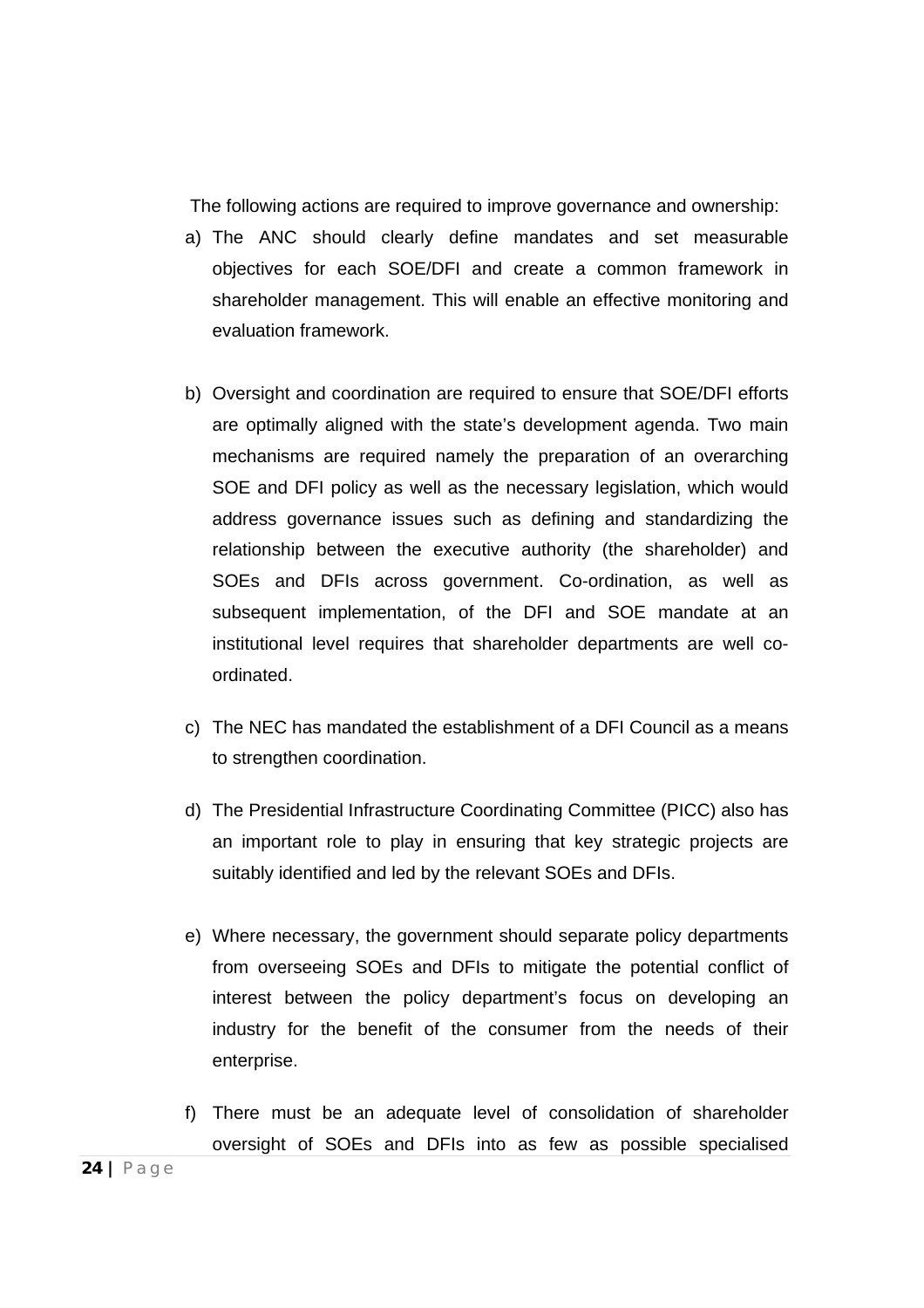oversight Departments or agencies so as to optimise portfolio synergies across SOEs and create a national centre of excellence in shareholder management.

- g) ANC must develop a governance model for DFIs and SOEs with respect to Boards of directors and their roles must ensure enhancement and protection of shareholder (government) interest as well as support state activism. The shareholder interest must be protected to drive the objectives of the developmental state. Simply stated, their institutional design and framework should ensure the necessary level of conduciveness towards implementing the state's developmental objectives.
- h) Boards of DFIs and SOEs require competencies and public sector ethos to affect the identified developmental mandates efficiently. The roles, functions, membership and relationships (especially to the shareholder), therefore, require enhancement. The operational authority of the Board must have the capacity to give effect to policy directives of the shareholder and the Board must subsequently be accountable to the state.

#### **7.2 Investment Strategy**

The ANC must develop policy guidelines for government establishment, maintenance, investment and disinvestment in SOEs and DFIs. The policy must be informed and guided by the following principles:

a) The identification of new sectors and sub-sectors for direct state ownership and for DFIs investments in the economy. The identification of sectors must be based on a comprehensively researched assessment of the different options available to achieve government's strategic developmental objectives. In identifying the sectors, the ANC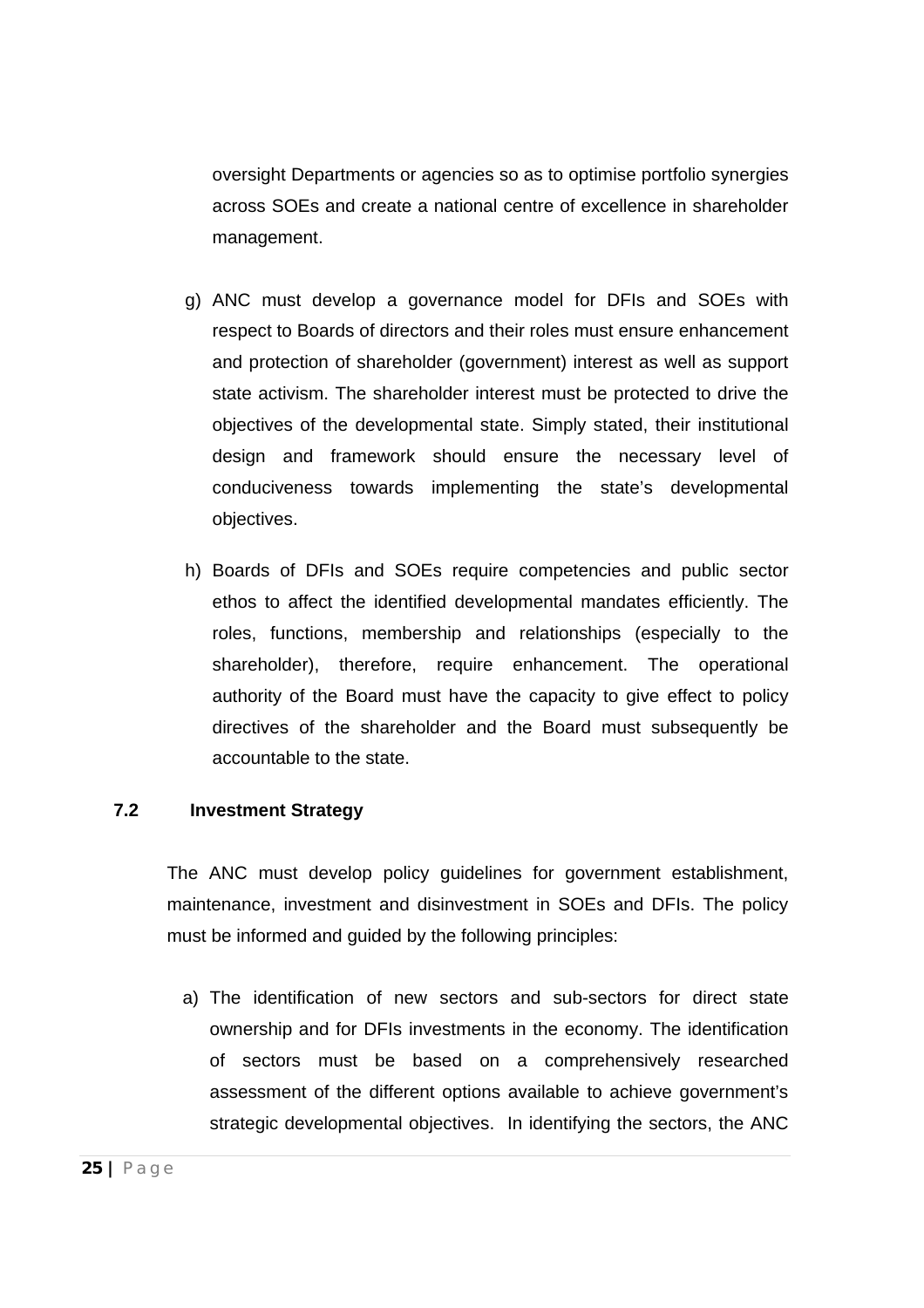government must develop and implement appropriate policy mechanisms and measures that ensures the existence of incentives for owning SOEs.

- b) DFIs and SOEs have been provided with a dual mandate of achieving longer-term strategic economic objectives whilst simultaneously maintaining financial sustainability. This delicate balance needs to be appreciated and actively supported by the state to ensure that SOEs and DFIs are appropriately and adequately capitalised and resourced, in a broad sense (beyond that of mere physical capital) to deliver on their mandates.
- c) Since DFIs are established to correct market failures and provide risk capital to strategic investment programmes, it is therefore necessary for the DFIs to naturally exhibit a higher level of risk tolerance and crowd in the private sector. DFIs are also expected to be self-sustaining. The options to ensure that DFIs are financially sustainable include ensuring they:
	- Have a separate budget line from the fiscus to cover certain developmental costs
	- Act as the "lead arranger" of strategic investment programmes of the developmental state (with regard to major infrastructure or industrial developments).
	- Have privileged access to concessional funding, such as the Brazilian development bank BNDES, which is given a ring-fenced 40% of the Brazilian workers assistance fund payroll tax in order to re-invest in development.
- d) The government must develop and adopt a policy regarding the strategic rationale for the establishment or consolidation of SOEs and DFIs in these areas: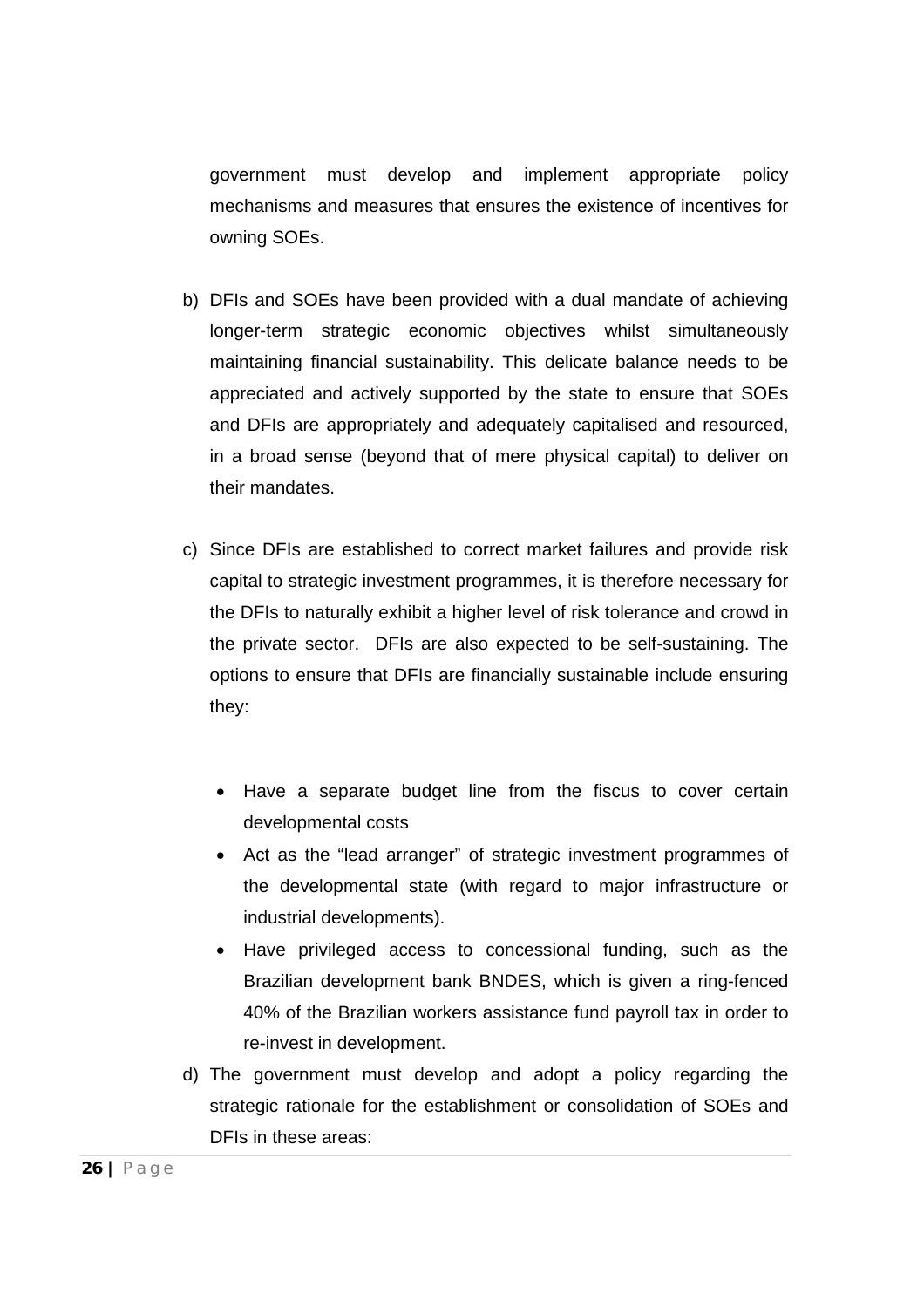- Water infrastructure
- Mineral resource sector, mining, beneficiating and steel
- ICT infrastructure
- Transport infrastructure
- Driving infrastructure integration in the continent.
- Agriculture and Food security
- **Energy**
- Financial sector
- SOEs and DFIs can be commercially rationalised so that leading SOEs and DFIs are mandated to lead sectors or functions where they have a distinctive capability, track record and/or any other distinguishing advantage.
	- The DBSA could assume the lead for all infrastructure investment including oversight on provincial DFI infrastructure programmes.
	- The IDC could do the same for all industrialisation investments

#### **7.3 Partnerships**

- a. Public Private Partnerships (PPP) is fundamental; focus should be directed to the collaboration and alignment of government entities in capital infrastructure programmes. This model has proven to be very successful in developing countries such as China, India and Brazil.
- b. South Africa is part of the BRICS family and, as such, it will be important for our SOEs and DFIs to lead and forge strategic and commerciallydriven partnerships with experienced SOEs to direct infrastructure development opportunities within the continent.
- c. SOES and DFIs should be required to collaborate through public-public partnerships that plan and implement identified strategic programmes of the developmental state. The joint efforts should first serve to satisfy the absolute need for increased long-term planning to guide the coordination, project selection and effective execution of investment programmes.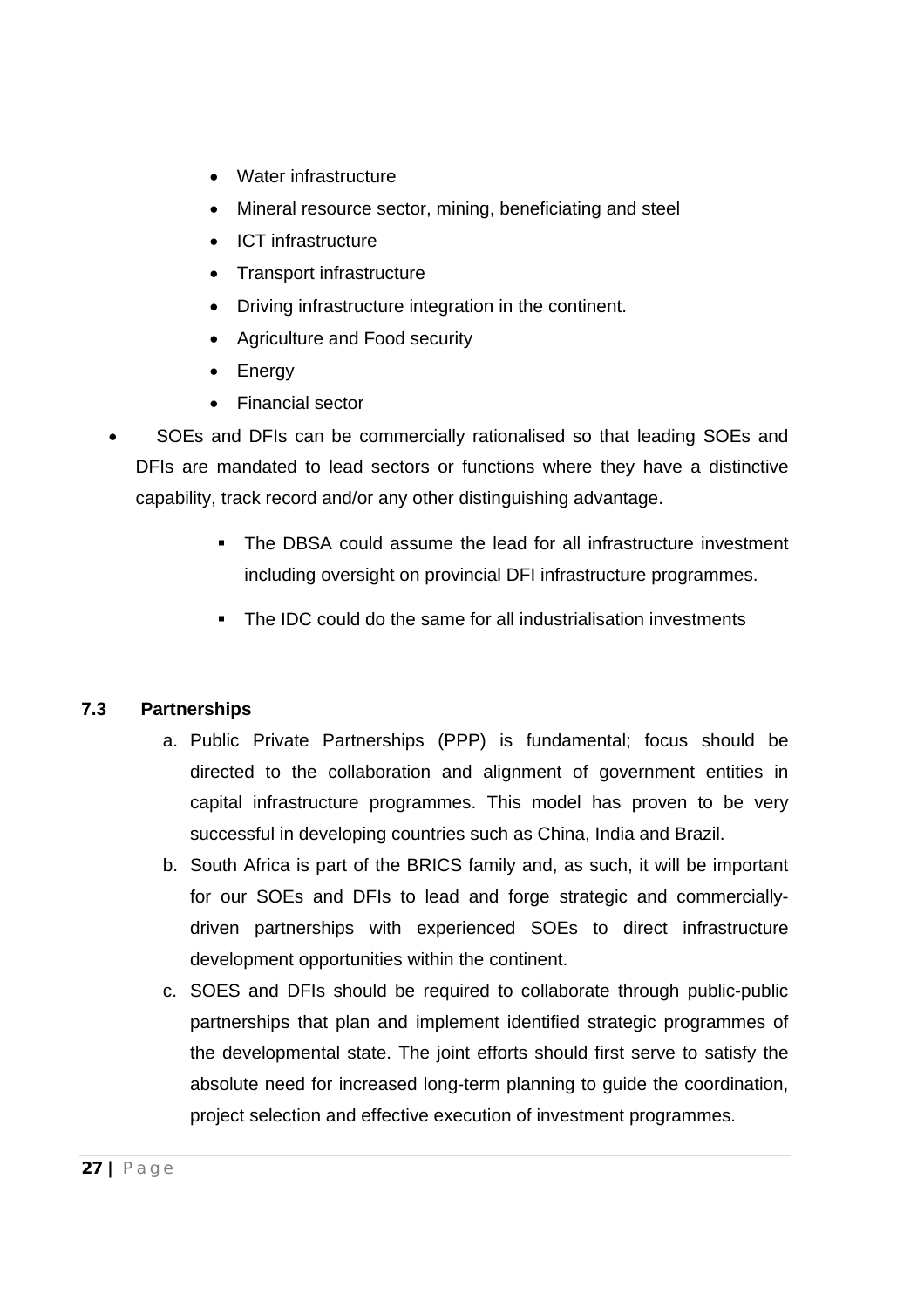- d. Strategic programmes and projects developed for roll-out by SOEs should then reserve a role for the relevant DFI to act as financial "lead arranger" to arrange financing of such programmes and the crowding in of funding from other identified sources. A DFI may, for instance, fund 10% of a large infrastructure project and be responsible for raising the remaining 90% from other development or private sector funders. The net result of such public-partnership is that the state will play a leading role in driving strategic programmes whilst mobilising national savings and the private sector.
- e. Government as shareholder managers must build relationships with likeminded shareholder managers from around the world, with a particular emphasis on the BRICS Alliance, so as to enable knowledge sharing and international collaboration between SOEs and DFIs to achieve mutual strategic objectives. BRICS partners are of necessity in terms of seeking to advance their own national interests and hence the South African government must be well-coordinated with respect to its own SOEs and DFIs in these interactions.

#### **7.4 Funding Options**

Developmental States have tended to create a national savings-investment nexus, with savings channelled to critical economic development investments via DFIs and SOEs acting as intermediaries.

#### **i. State Funding**

Access to off-balance sheet and concessional funding is necessary. Government can provide equity, guarantees, transfers, tax exemptions or dividend retention.

Government should create a regulatory environment to allow DFIs to access pension funds.

Only the most efficient and effective DFIs and SOEs should be considered for such institutional arrangements so as to protect public resources.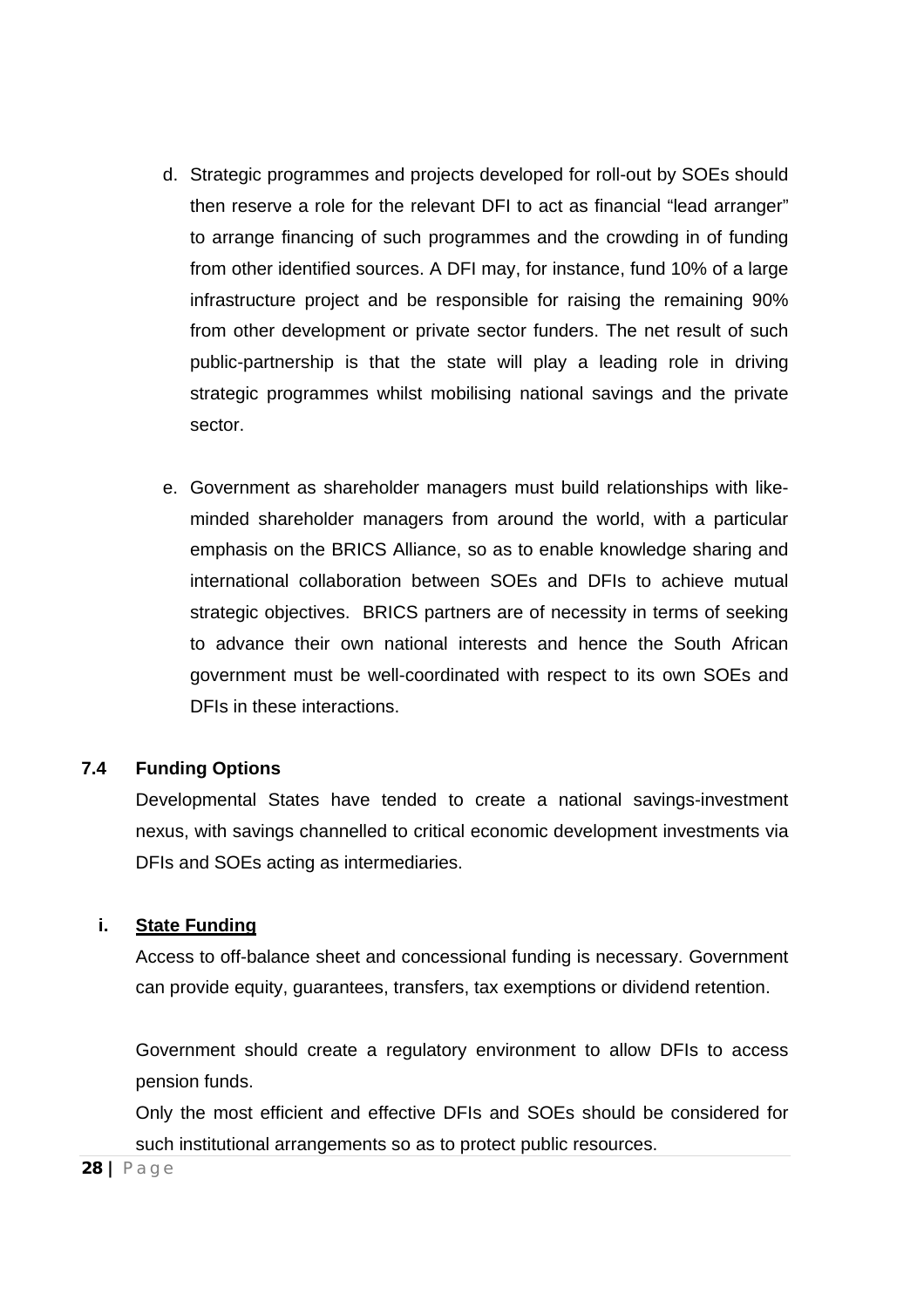#### **ii. cost recovery in the market**

The use of price recovery is when the SOE increases prices in order to recoup its costs in order to remain financially to can undertake new developmental projects. For example DFIs and SOEs should be involved in the identification, planning and funding of programmes and projects.

#### **iii. Direct Capital Markets**

Raising funds from the international developmental institutions should be the last resort. A developmental state should avoid funding that comes with conditions which may not be suitable to its strategy and national sovereignty; as was the case with the Structural Adjustment Programmes directed by the World Bank and IMF in the latter half of the twentieth century.

However, in circumstances where economies of scale and technologies demand this, the country may have little choice but to secure funding from external sources. Under these circumstances, a thorough assessment would, of course, be conducted in terms of the potential costs and benefits to the economy and the country, as a whole.

#### **iv. Retirement funds & Insurance**

As a matter of urgency, the State should regulate a substantial part of retirement and life assurance funds (public and private) in order for these funds to be invested in SOE and/or DFI financial instruments as well as additional strategic investment programmes.

These funds can be used to provide concessionary finance. SOEs and DFIs that benefit from such concessionary funding would be required to provide smooth (as opposed to the volatile returns retirement funds now receive), secure and development impact-related returns.

#### **v. Creation of the National Competitiveness Fund**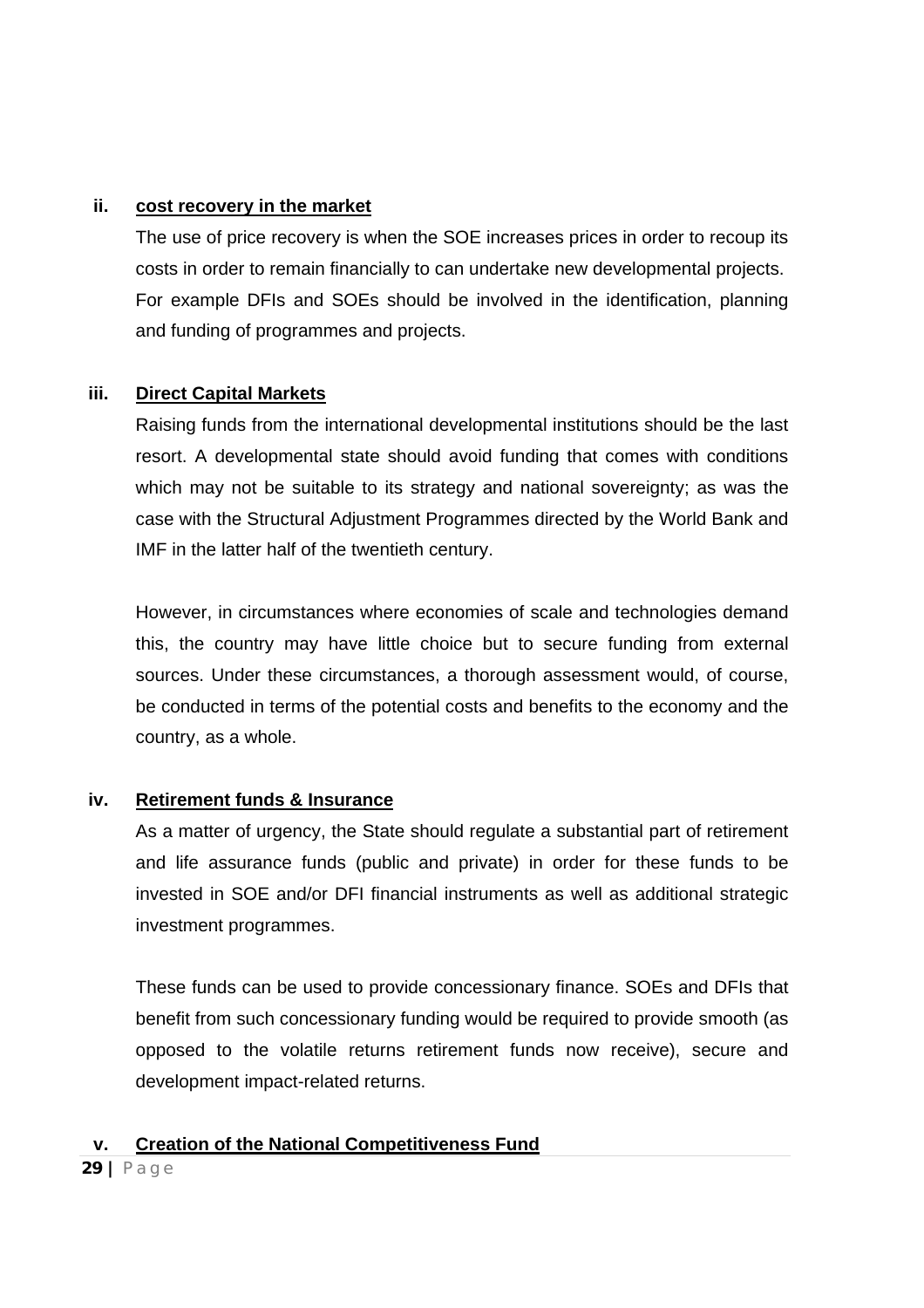South Africa has adopted an aggressive mixed market economy approach; the major downside of this approach is that our trading partners are operating with rules that make it favourable for them to compete with us. For example China and India do not allow the export of steel and aluminium scrap metal. We are probably the only country in the world that allows this trade. It is recommended that the National Treasury should levy such exports and use the money for development of the affected industries.

#### **7.5 Comprehensive policy on SOEs and DFIs**

The government must develop a comprehensive policy paper or a white paper on SOEs and DFIs that spells out the arrangement for SOEs in the medium to longterm. The white paper should seek to address the following amongst others:

- Set out clear ownership and shareholder management approaches
- Incorporate the high level strategic plan for commercial and strategic SOEs aligned to developmental state objectives.
- Confirm definition, classification of SOEs
- Identification of the priority and strategic sectors that the state will be involved in through SOEs as part of the state's strategic plan.
- Provide the precise details with regard to the management of all commercial and strategic entities required to support the fiscus under a well defined and centralised shareholding platform.
- The functional departments should retain non-commercial entities.
- The corporatized non-commercial entities that do not create value for departments and citizens, or are unlikely to do so by virtue of their models, should be carefully managed or rolled-back to departments
- Commercial entities that do not create value or are not likely to do so in the future should be carefully managed for rationalisation
- Articulate a clear framework for accounting and governance procedures
- Develop and communicate clear and balanced performance criteria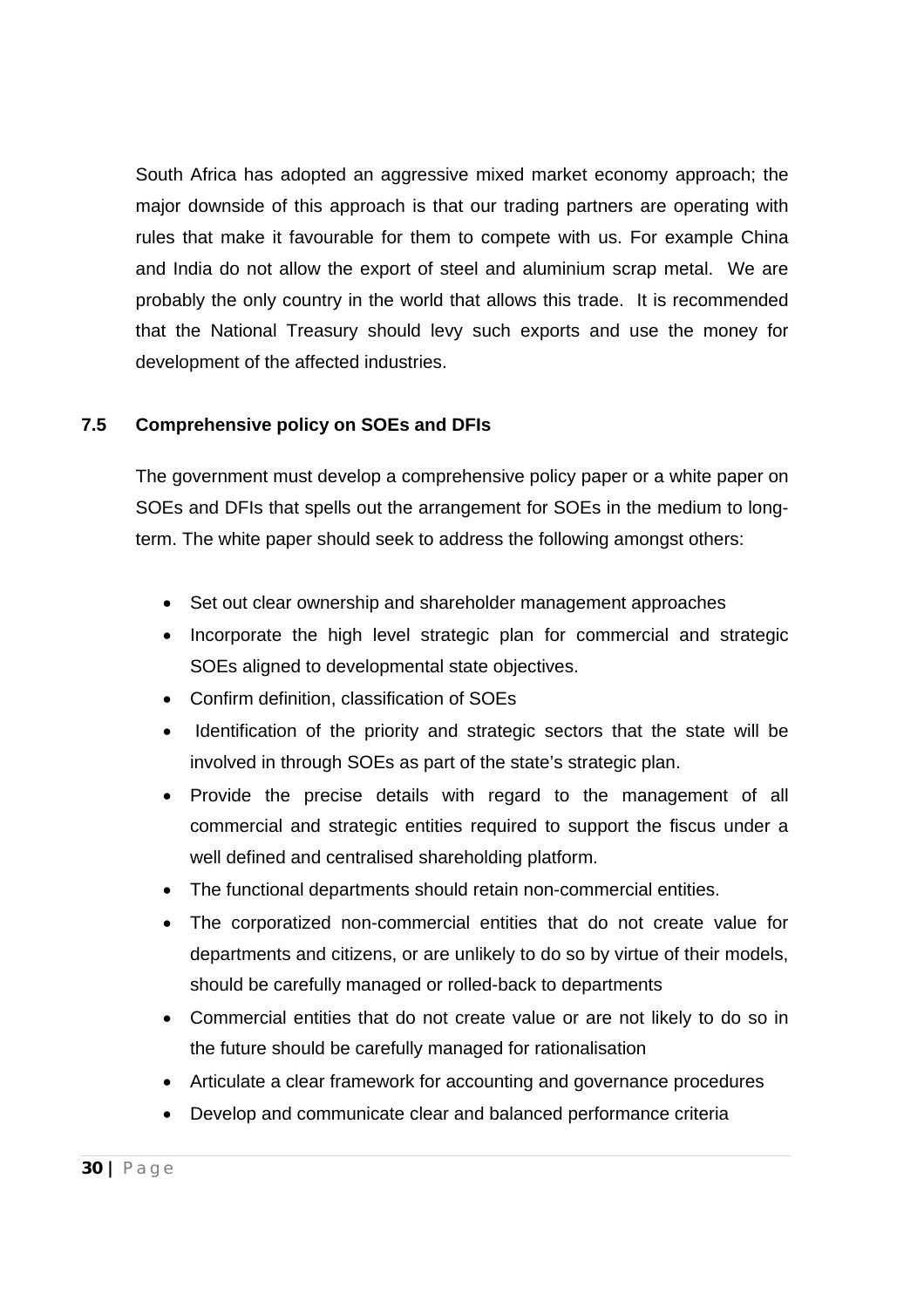- Develop a consolidated framework for the remuneration of Boards as well as the management of SOEs
- Develop and encourage institutionalised collaboration between shareholder ministries and SOEs

#### **7.6 Skills to improve capacity**

The ANC government should prioritise and develop programmes to build and attract relevant and necessary skills to improve the capacity for implementation in SOEs and DFIs. A similar process should be considered for government in order for them to improve and enhance their shareholding capacity and the bold ownership stance. Secondly, skills development and training should form a part of the core business of SOEs.

#### **8. High-level micro intervention considerations**

#### **DFIs and SOE's are not well coordinated at the central government level**

Consolidation and centralisation of shareholder oversight of commercial SOEs and DFIs is required. This process may require to be phased to allow for the least possible disruption. At the initial phase, separate consolidation of commercial SOEs and DFIs respectively under two central shareholding management platforms should be considered. A further process shall require the rationalisation and streamlining of mandates.

Initial phase micro-intervention focus:

In this phase, the ETC should focus largely on SOEs involved with economic infrastructure – *Energy, Transport Logistics, Water and Communications* **Electricity** 

- Need to ensure long-term security of electricity supply at the lowest possible cost
- Completing capacity-building programmes at the lowest cost in time is critical
	- Ensuring adequate funding at the lowest cost is a challenge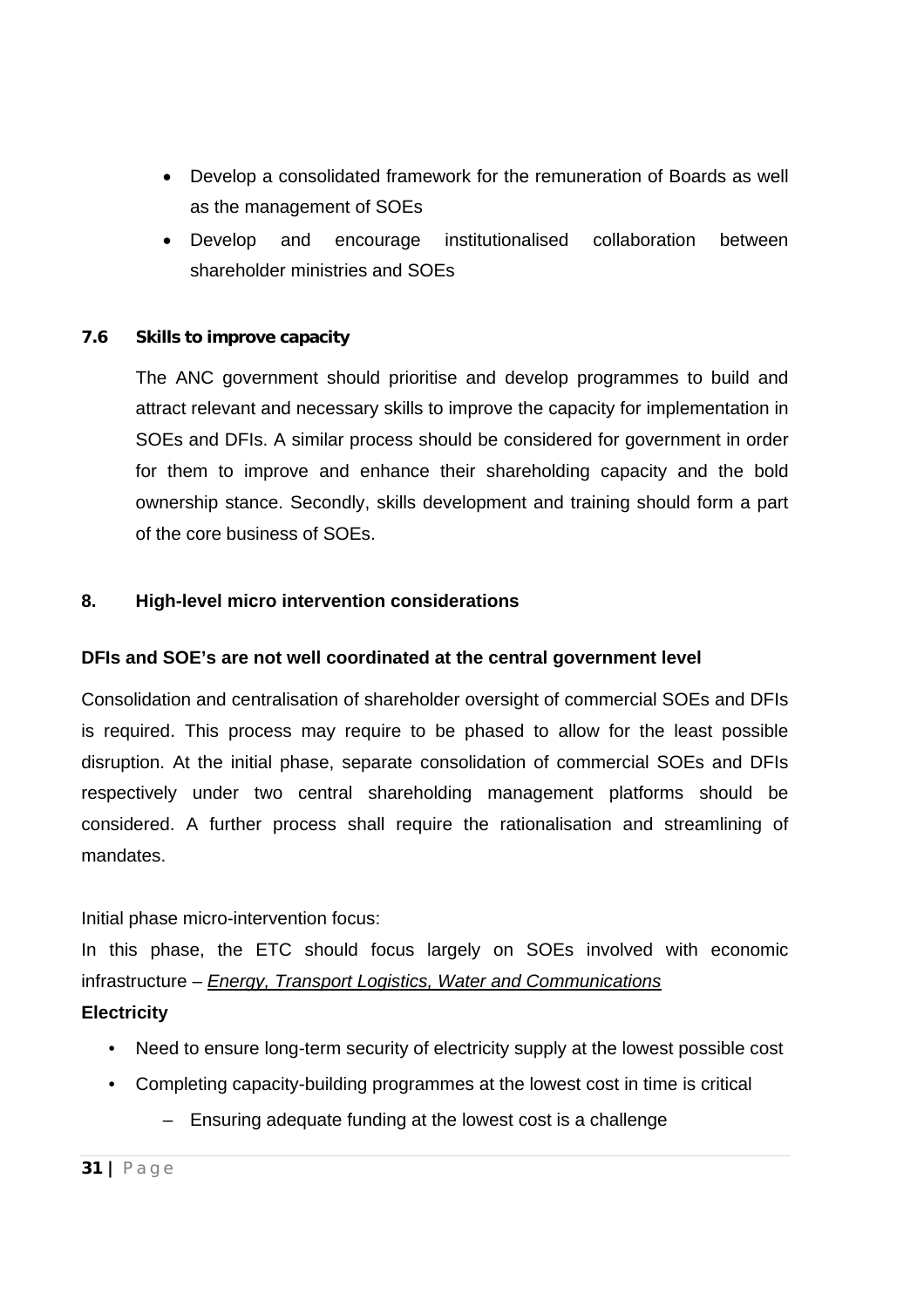- Changing incentives to operate in a more dynamic and competitive environment
- Urgent need to resolve the distribution impasse
	- REDS idea has introduced considerable uncertainty

#### **Transport**

#### **Freight logistics**

- Capacity is critical to support economic growth in mining, manufacturing
- There is an urgent need for large-scale investment, including opportunities for public-private partnerships
- The lack of a resolution in terms of policy certainty is hampering investment programmes.

#### **Passenger rail**

- Interrogate a viable business model
- Focus on expansion as well as efficient and reliable transporting of people
- Correct poor institutional linkages with urban transport systems

#### **Water sector**

- This sector is complex and fragmented and the following aspects require urgent resolve:
	- Key problem is poor regulation of water services  $-$  restructure and reform the water regulation environment
		- The law houses this function within the national department
		- There exists a severe lack of skills throughout the system
		- There is a need to rationalise and consolidate the various entities
		- Many municipalities are shirking from their responsibility to maintain good water quality
		- Bulk and raw water pricing is not sustainable
		- Attempts to create viable financing are challenged

#### **Communications**

- Develop a clear and consolidated strategy
- Need for more private players to lower the cost of services within this sector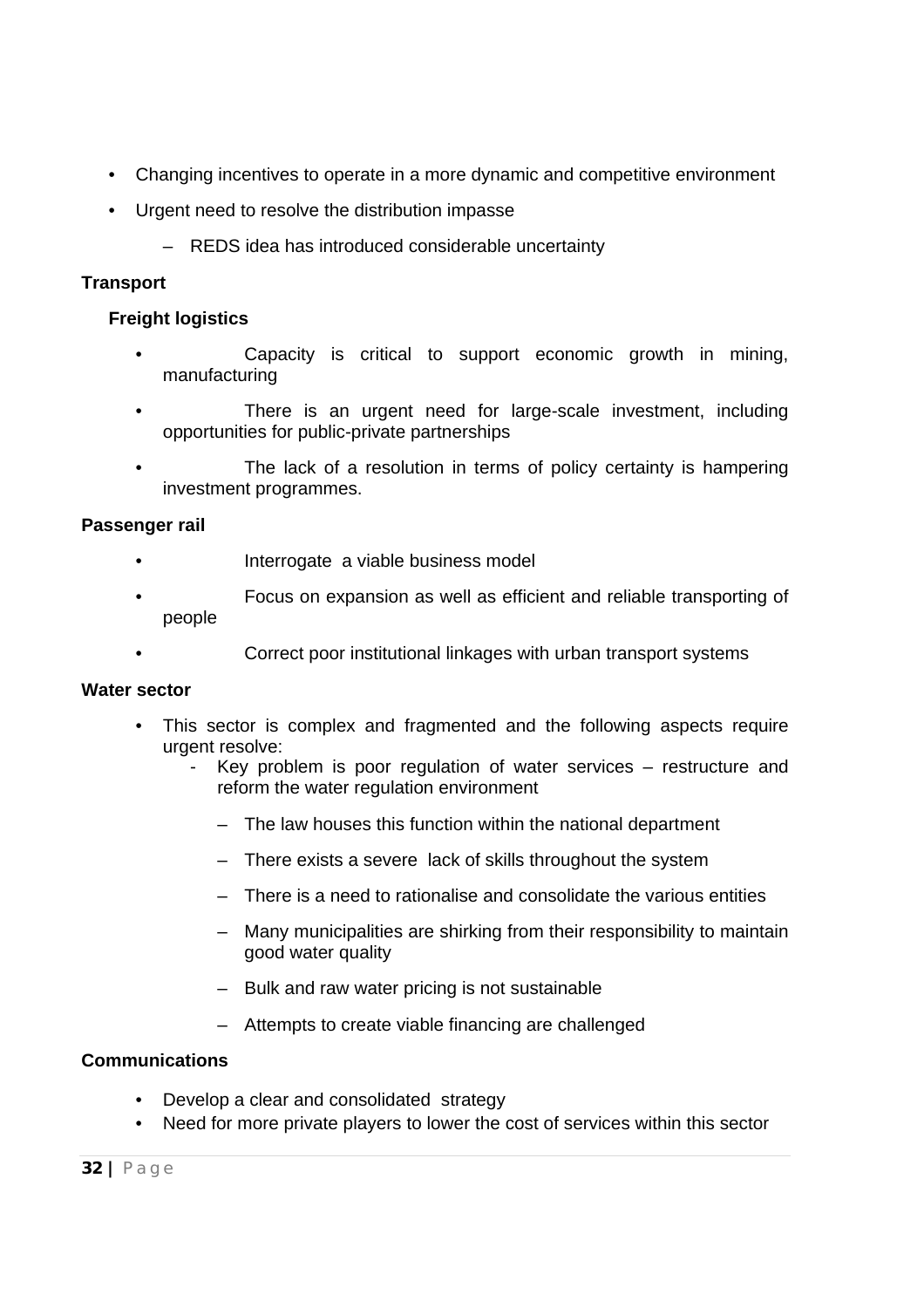• State capacity needs to be directed at state facilities as well as underserved areas.

#### **9. SUMMARY**

In summary, there's a need to do the following:

- 1. Implement cutting-edge monitoring and evaluation mechanisms
- 2. Develop state capacity to effectively monitor and evaluate SOEs
- 3. Implement a new act that regulates the new arrangement for SOEs
- 4. Conduct an SOE review every four to five years and produce a white paper on SOEs
- 5. Implement best practice guidelines for SOEs on governance, remuneration, and performance as well as in other relevant areas
- 6. Consider the establishment of an SOE remuneration tribunal similar to the Public Service Commission and the Independent Commission for Public Office Bearers
- 7. Produce a consolidated annual report on the performance of all SOEs.

These are some of the questions which will guide our discussions as we continue to seek relevant policy options:

- 1.1. How can ownership issues and governance models be fine-tuned to maximise output of desirable outcomes?
- 1.2. How can SOE and DFI mandates be aligned to our development imperatives?
- 1.3. How can SOE and DFI form part of a long-term developmental plan to ensure long-term success of the New Growth Path?
- 1.4. How can SOE and DFI be instruments of skills development and skills transfer?
- 1.5. How can the legislative framework be amended to leverage infrastructure development? Can SOEs be vested with powers to expropriate land with the intention of developing infrastructure without violating the Constitution of the Republic?
- 1.6. Is it desirable to pass one legislation to regulate all SOE and DFIs compared to each being regulated by its own Establishment Act?.

**<sup>33 |</sup>** Page